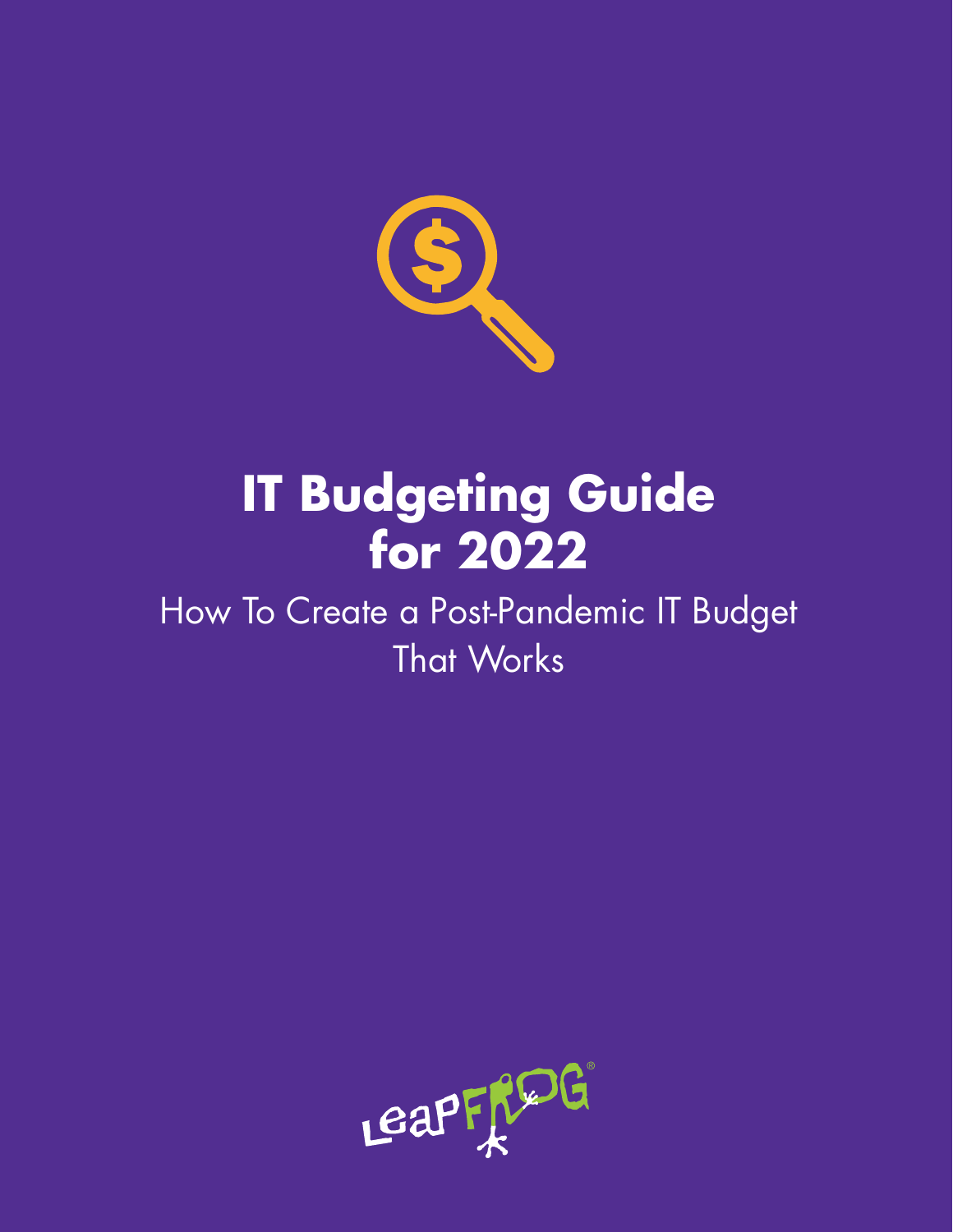## IT Budgeting Guide for 2022

Creating an IT budget for 2022 is different than in previous years. You're tasked with funding the changes your organization made to keep your business going during the pandemic while simultaneously funding IT operations, growth, and transformation. While the process of developing the budget is the same, your priorities may have shifted along with the business environment, rapid migration to the cloud, and cybersecurity landscape. You will likely need to temporarily super-charge some IT spending and take action to future-proof any initiatives to continue to get your footing.

Where should you focus your 2022 spending? How have the forecasts changed and how might they impact your decision-making? What's the best process to reach your final decisions?

#### **This paper covers what's new in 2022 and the budgeting process we've seen work best.**

Leapfrog Services, a managed IT services provider, has been helping clients develop successful IT budgets since 1998. Our clients differ in size, industry, and growth objectives, but after participating in hundreds of IT budgeting processes and seeing those budgets play out, there are clear best practices that any organization can follow – yours included.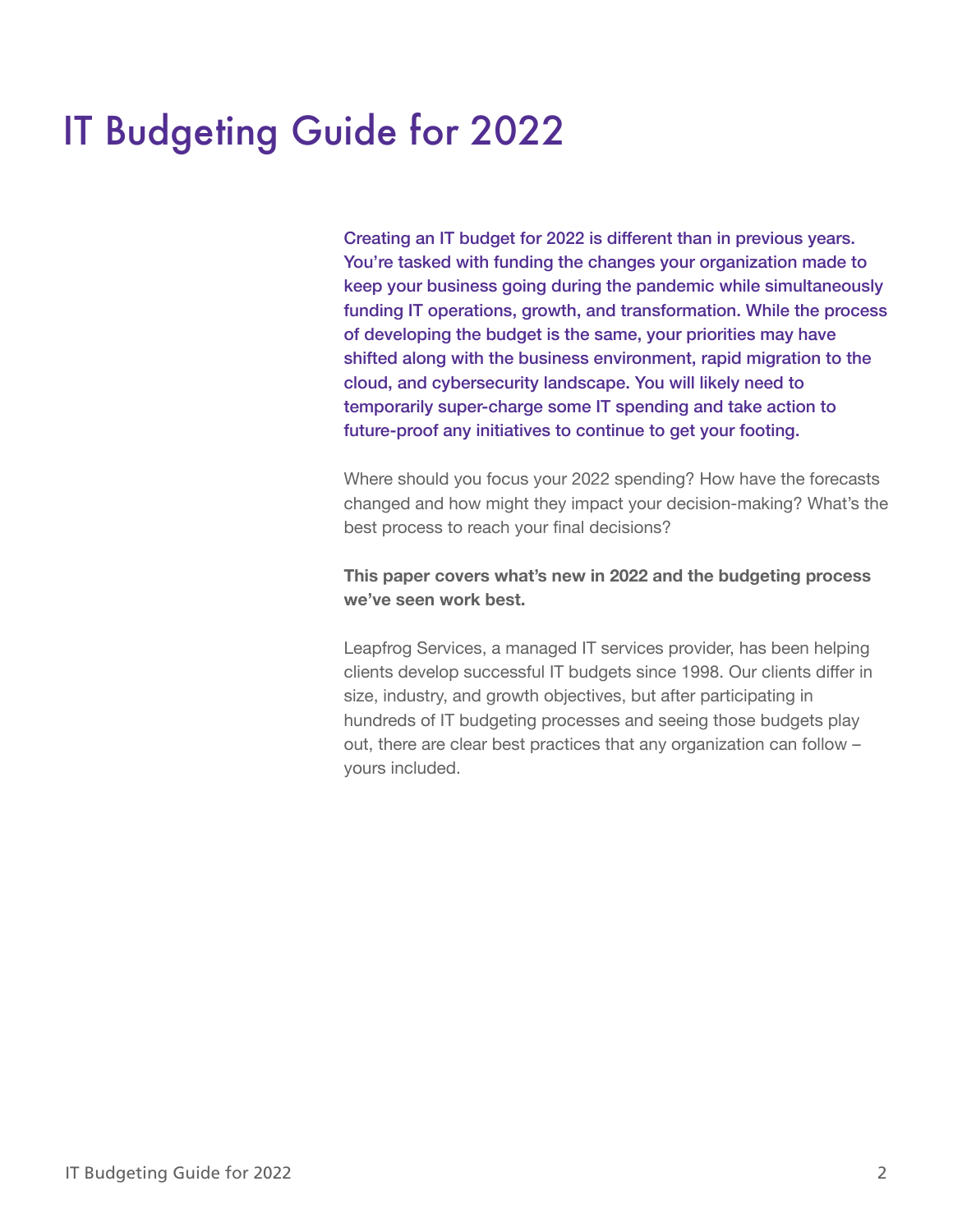## **Contents**

| 10 Key IT Budget Questions                                        |
|-------------------------------------------------------------------|
| Your IT Roadmap                                                   |
| Run-Grow-Transform: Different IT Budgets for Different Goals      |
| . Why You Will Spend More on IT Operations in 2022                |
| (Whether You Want To or Not)                                      |
| • Transformation Begins With Investing in R&D                     |
| <b>The IT Maturity Scale</b>                                      |
| 2022 IT Spending Forecast                                         |
| Three Major Budget Considerations for 2022                        |
| • Work From Anywhere (WFA)                                        |
| • Cybersecurity                                                   |
| • Technical Debt                                                  |
| Steps for a Successful IT Budgeting Process: Who, What, When, How |
| • Track IT Costs and Activities All Year                          |
| <b>IT Talent: Roles and Responsibilities</b>                      |
| • Top-Level IT Responsibilities                                   |
| <b>Common IT Budgeting Mistakes To Avoid</b>                      |
| <b>Suggestions for Leadership</b>                                 |
| • CEOs and CFOs: 3 Suggestions for Direction                      |
| • CIOs: 3 Suggestions for Getting Buy-in                          |
| Hitting the Mark for 2022                                         |
|                                                                   |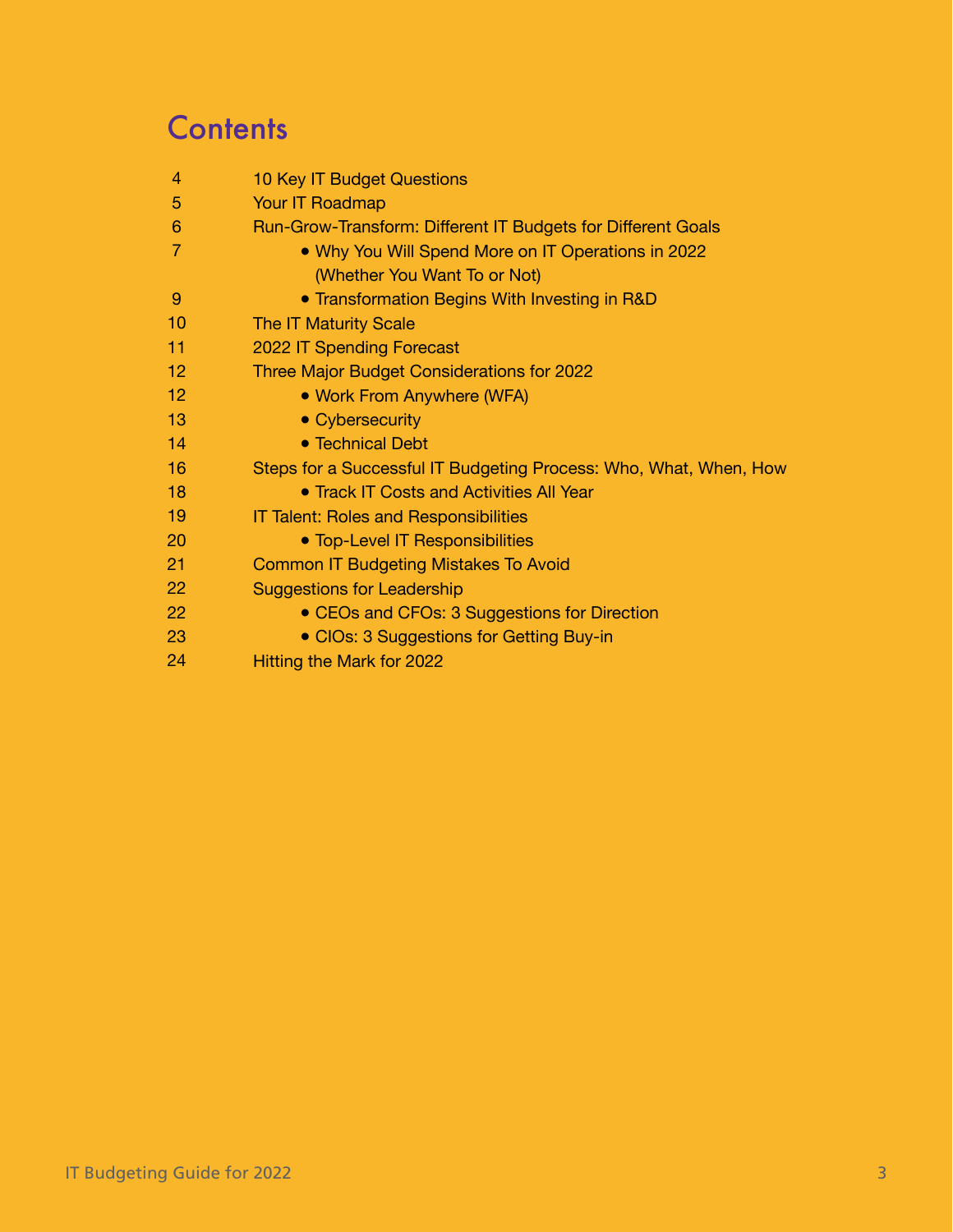## 10 Key IT Budget Questions

Start off on track by considering these questions before you begin your 2022 budgeting process:

#### **1. Have you updated your IT roadmap for 2022?**

Aligning your IT plan with your 2022 business strategy to ensure your budget accurately reflects your business priorities (see page 5).

### **2. Are your Work From Anywhere (WFA) tools optimized and secure?**

The rush to convert to remote working may have superseded the need to follow best practices during implementation (see page 12).

#### **3. Where is your current technology in its lifecycle?**

Understand which assets and platforms need updating, upgrading, or migrating and which you can retire. Understand your current level of technical debt and prioritize catching up (see pages 6 and 12).

### **4. Do you know the greatest threats to your IT environment?**

Prioritize and triage your list of possible security disruptions, then budget to resolve at least the top five risks to business continuity. This will also help you qualify for cyber insurance (see page 14).

#### **5. Is your organization ransomware-ready?**

Reduce your vulnerability by adhering to ransomware best practices across your organization and make sure your Incident Response Plan (IRP) is up to date (see page 11).

### **6. Are you aware of new technology trends to leverage?**

Outdated systems can slow you down or put you at risk (or both). Look at ways to digitally transform using the latest advancements. Allow ample time to get accurate cost estimates (see pages 8 and 21).

## **7. Do you know the true costs involved in migrating more computing successfully to the cloud?**

Include the cost to migrate, integrate, and manage new technology, including the needed internet capacity and redundancy (see page 6).

## **8. What is your plan for dealing with the tech-talent shortage?**

Confirm that your IT staff salaries are competitive, consider performance-based bonuses, and look at outsourcing for responsibilities that aren't unique to your business (see page 17).

## **9. Do you have an adviser to help you make WFA and cybersecurity decisions?**

These decisions impact your ability to meet your 2022 business goals, and beyond. If you don't have experts on staff, turn to a trusted partner or find qualified consultants (see page 19).

### **10. What are your Run, Grow, and Transform priorities for 2022?**

Determine the IT services, technologies, skills, resources, and tools your IT team will need to help you accomplish your 2022 goals in each IT area. Find the appropriate balance and keep the three budgets separate (see pages 6-8).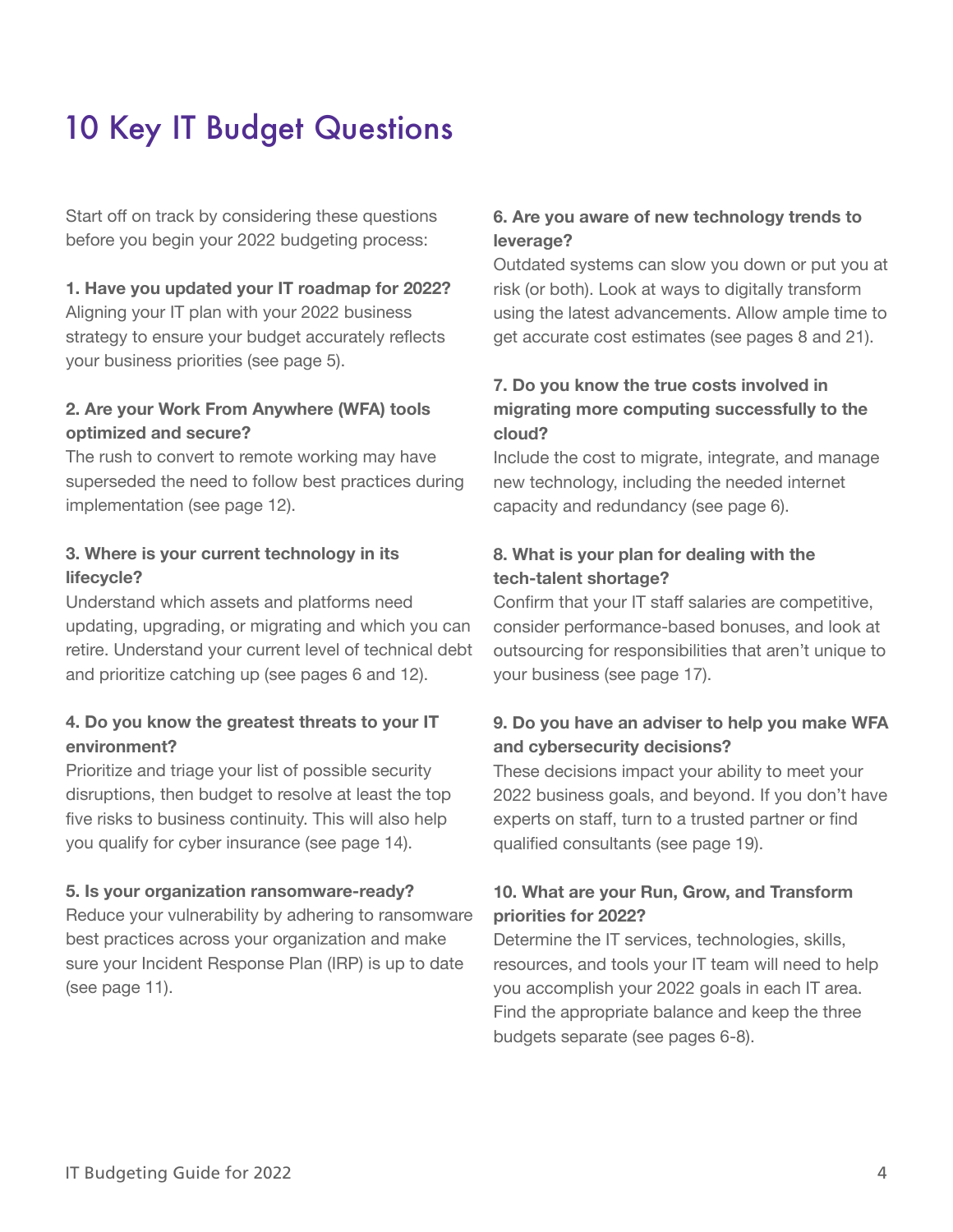## IT Roadmap

An IT roadmap is your organization's most important IT planning document.

Your IT roadmap shows the current state of your IT environment and represents your strategic-level IT planning for the next few years. It typically includes a general timeline for planned improvements and projects along with related justifications and costs. As an internal guide, most organizations make the IT roadmap available to participants involved in the IT budget process. Your IT department and IT partners will likely review and consult it often  $-$  it is literally a roadmap for how IT will support the business.

**Chances are your pre-pandemic roadmap no longer represents your current planning, however. If you have not yet updated your roadmap this year (it should be an annual exercise, if not more often), complete the update before beginning the IT budgeting process so you can use it as a guide. Ask:**

- What is still relevant on our most recent roadmap?
- What is needed to shore up our environment for WFA?
- What is needed to secure our network and data?
- What new initiatives do we want to execute and when?
- What operational changes are needed to support our initiatives?
- Does your team have the skills and buy-in needed for your initiatives?

**Your IT roadmap shows the current state of your IT environment and represents your strategic-level IT planning for the next few years.**

#### **And, finally:**

**For more information about IT roadmaps, you can see these resources and others:**

- [IT strategy: 6 steps to creating your technology roadmap](https://www.bdc.ca/en/articles-tools/blog/it-strategy-6-steps-creating-your-technology-roadmap) (BDC)
- • [10 Steps for Creating a Technology Roadmap](https://inventive.io/insights/10-steps-for-creating-a-technology-roadmap/) (Inventive)
- [Strategic Technology Roadmap Overview](https://www.cisa.gov/sites/default/files/publications/040521_STRv3-FINAL_508.pdf) (CISA)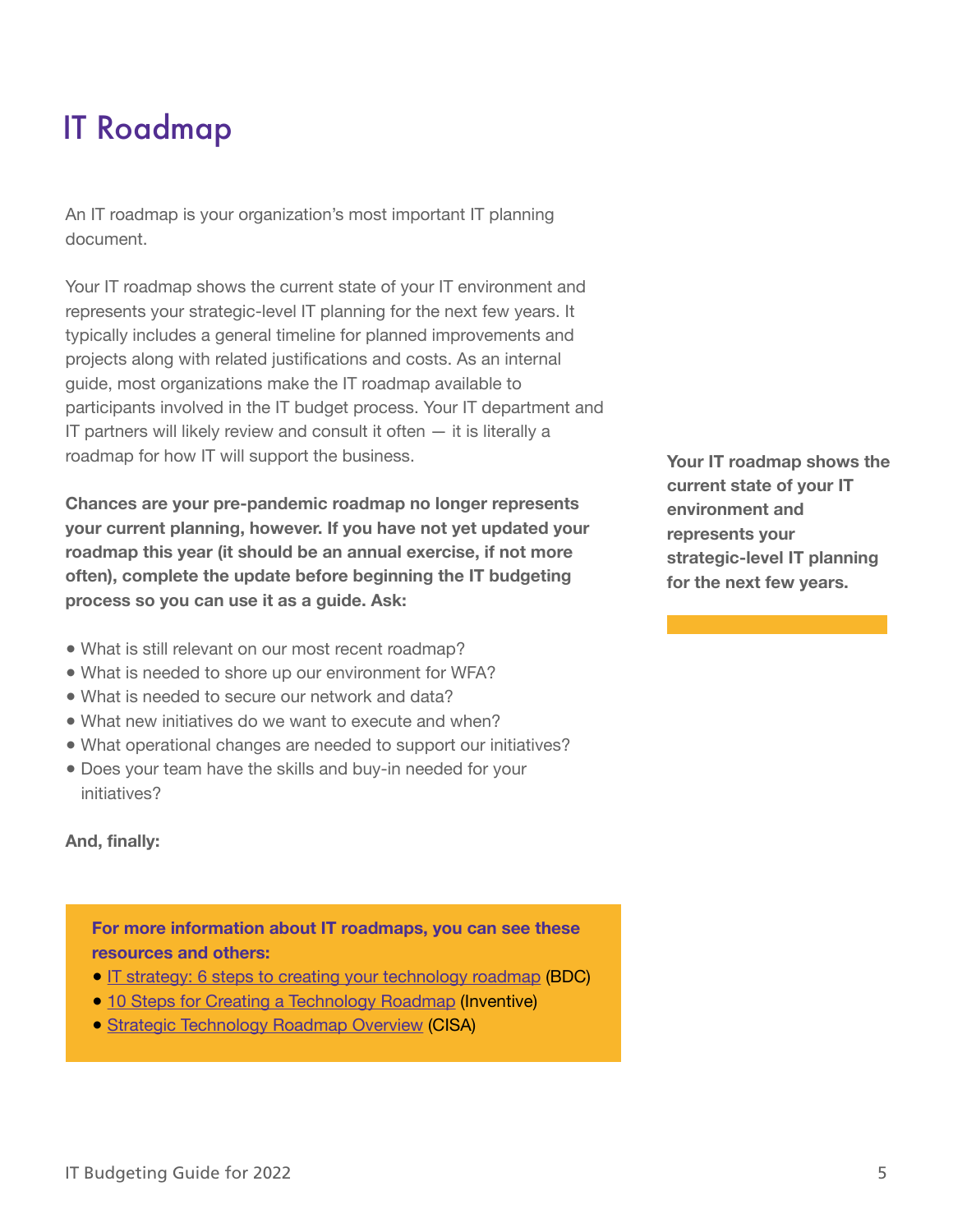## Run-Grow-Transform: Different IT Budgets for Different Goals

• Which items on our roadmap need to be in the 2022 IT budget? Built into your IT Roadmap are the three areas of IT planning that each require a separate annual budget within your overall IT budget — the Run, Grow, and Transform budgets. The Run portion covers what it costs to operate your IT environment, the Grow portion covers scaling, and the Transform budget covers innovation. While separate, these three budgets impact each other and should be planned at the same time, using your IT Roadmap as your guide.

While the Run budget is relatively straightforward, there can be some confusion about the differences between the Grow and Transform budgets. While both aim to drive business results, they address different objectives. Allocating dollars for each is a balancing act that's especially challenging in 2022 because of the simultaneous need to shore up IT operations for WFA, cybersecurity, and technical debt (more on these priorities below) and the fact that it costs more to run IT now. Chances are you will need to invest more heavily in IT in the coming year.

**The following are overviews with examples of what's typically covered in each IT budget:**

## **Run Budget**

**What will it cost to operate your IT environment in 2022?**

Your Run budget, or your IT operations budget, is the portion of IT expenses that keeps your IT environment productive and secure so your organization can run as planned. It's also known as MOOSE — Maintain and Operate the Organization, Systems, and Equipment. Cyber insurance, which protects against loss from cyber events, also falls within the Run budget.

Run costs can include:

- Operating physical and virtual components
- Clouds and cloud services
- Lifecycle management

**Allocating dollars for each is a balancing act that's especially challenging in 2022 because of the simultaneous need to shore up IT operations for WFA, cybersecurity, and technical debt (more on these priorities below) and the fact that it costs more to run IT now. Chances are you will need to invest more heavily in IT in the coming year.**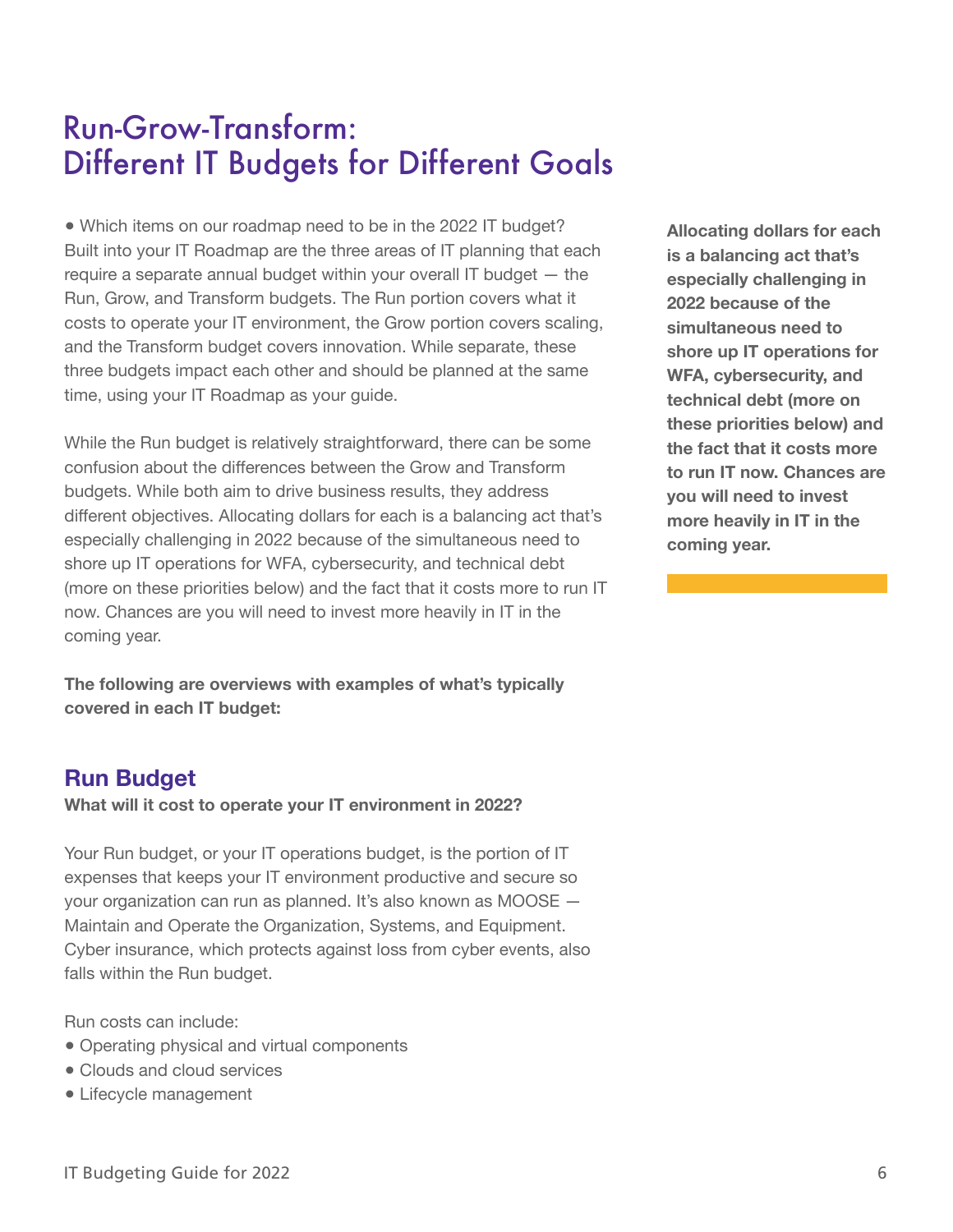- End-point management
- Data integrity and backups
- Capacity tracking
- App integration, optimization, and management
- All of the activities (proactive and reactive) related to cybersecurity, compliance, data and network security, and Disaster Recovery (DR)
- IT support

Investing in a standards-based, secure IT environment is a business and competitive imperative. Most companies spend 55-60% of their total IT budget on Run. In 2002, it will cost more to operate and insure IT because of the pandemic and its aftermath  $-$  an important reality to

## **Why You Will Spend More on IT Operations in 2022 (Whether You Want To or Not)**

The pandemic forced companies that didn't already have a fully distributed workforce to change the way they do business — WFA is an operations-based expense. At the same time, increased cybersecurity threats require improved security protocols, including properly securing cloud data, platforms, and operations. Add supply chain and tech talent shortages, higher cloud services prices, and inflation and you can expect a 20-25% increase in the cost of operating IT. If you have technical debt to pay off, factor in those costs as well.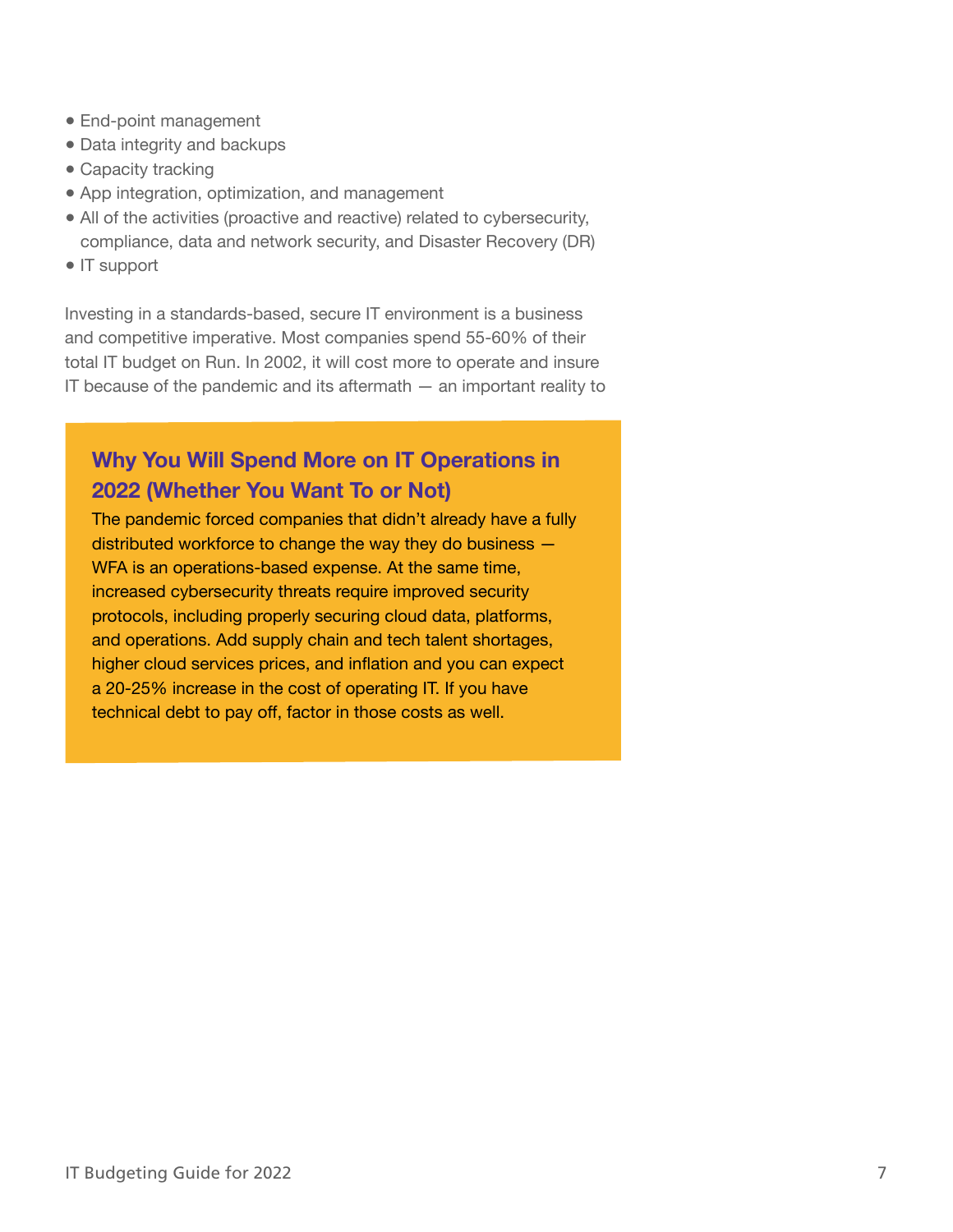## **Grow Budget**

**What will it cost to scale IT to add more business this year?**

The Grow budget includes initiatives that track with your strategic plan and involve scaling the IT you already have to further grow your business. Successful Grow budgets fund the extra capacity needed for all of your infrastructure components.

A lot of organizations like using the cloud strategically because it makes the Grow budget flexible — you don't need to make large investments to grow. You can grow incrementally and also be prepared for exponential growth.

#### **Grow costs can include:**

- Network capacity
- Computing power
- Storage capacity
- Cloud capacity
- Licenses
- Additional staff (in-house or outsourced)

Investing in growing your business often means needing to increase your Run budget as the day-to-day operations are folded in during subsequent years. For example, if you want to double the number of transactions you can handle in a week, IT operations need to be able to handle the growth. Buying more capacity (Grow budget) is one aspect and operating it (Run budget) is another.

## **Transform Budget**

**What will it cost to fund your transformative business initiatives?**

The Transform budget is about the IT investment it will take to go to market in a different way. It involves activities like adding mobile apps, moving retail online, and adding digital services like chat to compete for market share.

When developing initiatives for digital transformation, ask your solutions architect to future-proof the designs by opting for technologies and platforms that are most likely to maintain market adoption. Popular solutions stick around, making it less likely to have to migrate them later.

**"Many factors outside of your control can impact your budget, including the pricing of supplies, resources, labor, financing, product/service shortages, currency exchanges, and so on. Today's price for many essential products or services is much higher than at the start of most projects prior to COVID-19. Make sure vendors can deliver on their promises and prepare a back-up plan." ~ Moira Alexander, Founder of PMWorld.com,**  *[6 tips for managing your](https://www.cio.com/article/2406862/project-management-project-management-4-ways-to-manage-your-budget.html?nsdr=true)  project budget*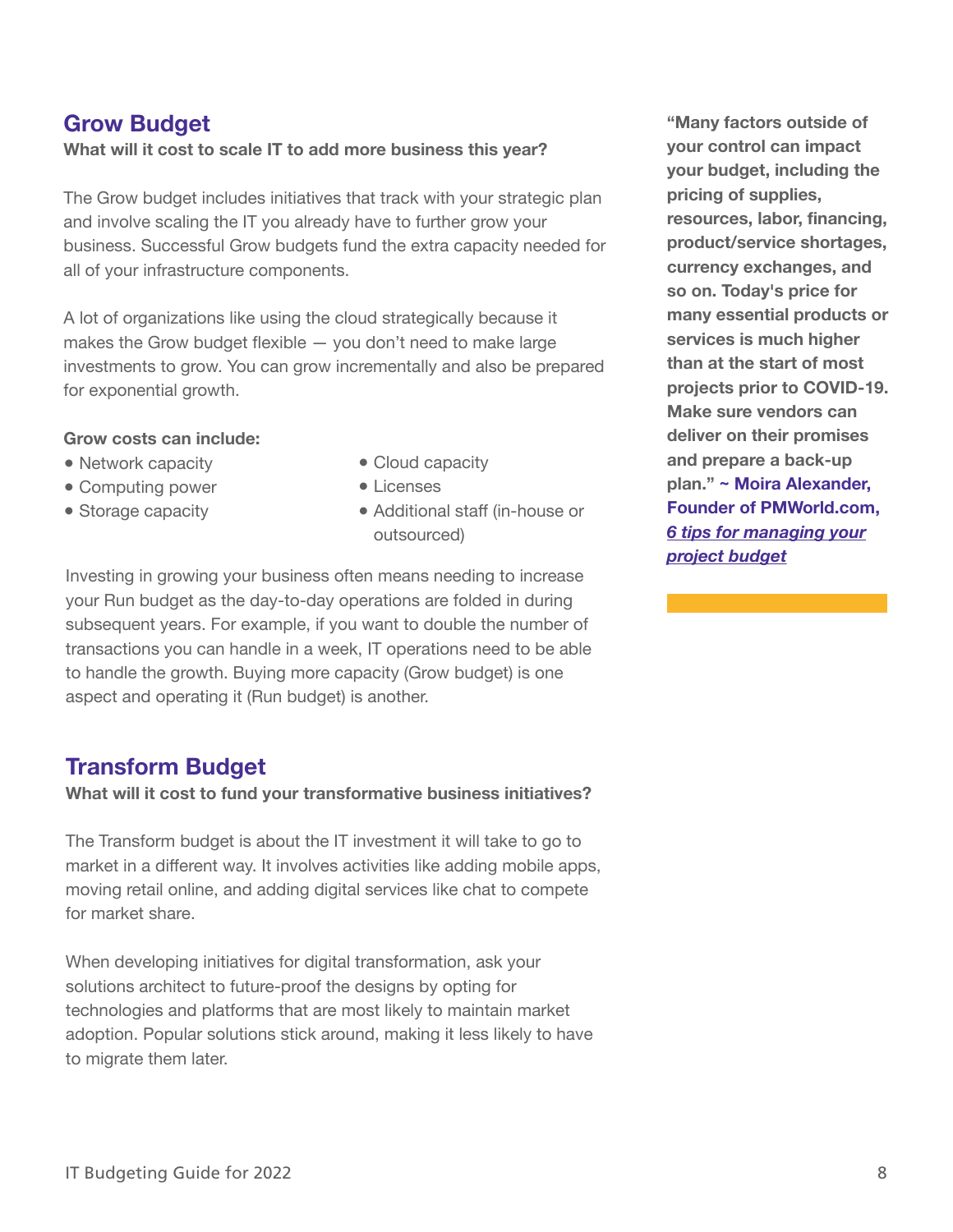#### **Transform costs can include:**

- Researching
- Planning integration with your existing systems, such as with CRM, storage, identity management, and cloud platforms
- Building the test environment to pilot the solution to confirm proof of concept
- Building the initiative system-integration component, such as an API
- Integrating the initiative
- Training and/or hiring staff to use and run the new technology
- Rolling out the initiative

When your transformation initiatives are successful, you'll want to continue to operate them and, possibly, scale them. Make sure your IT department or partner is at the table when budgeting for Transform initiatives so you can factor in the cost of operating and growing them once they succeed.

### **Transformation Begins with Investing in R&D**

If your internal IT team doesn't have the time or expertise to work on your initiatives, your initiatives will stall. Google, for example, famously budgets 20% of employee time for R&D. Leapfrog has seen this approach play out among our clients as well. When organizations budget for R&D by giving their teams the time they need, hiring new full-time staff, and bringing in outside experts like engineers and project development teams, business transformation takes place.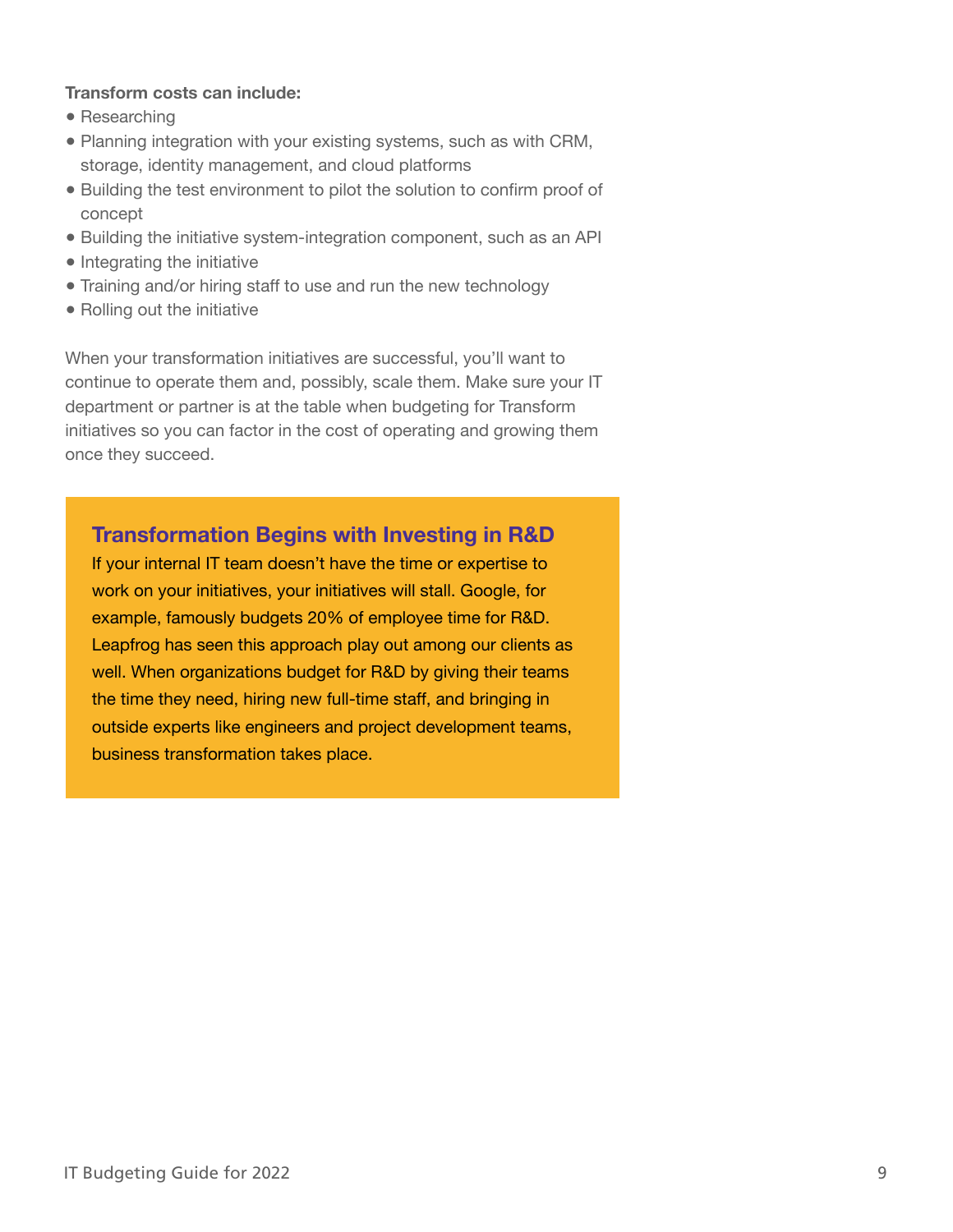## The IT Maturity Scale

Your organization's IT maturity and its ability to deliver on planned initiatives are inseparable.

IT maturity relates to how IT functions in your organization and is typically measured on a five-level scale. The lowest level represents IT that's rudimentary and the highest level represents IT that's integrated with business strategy.

Before spending money on Grow or Transform initiatives, be sure your IT operations are prepared to deliver. Companies with an IT Maturity level below Level 2 will not be able to reliably support the technology required for most of today's business initiatives. To move up the IT Maturity Scale, either allocate funds in your Run budget or postpone the initiative for now.

[Moving up the IT Maturity Scale](https://leapfrogservices.com/methodology/) is an initiative in itself and should be included in your IT Roadmap as part of your Run budget.

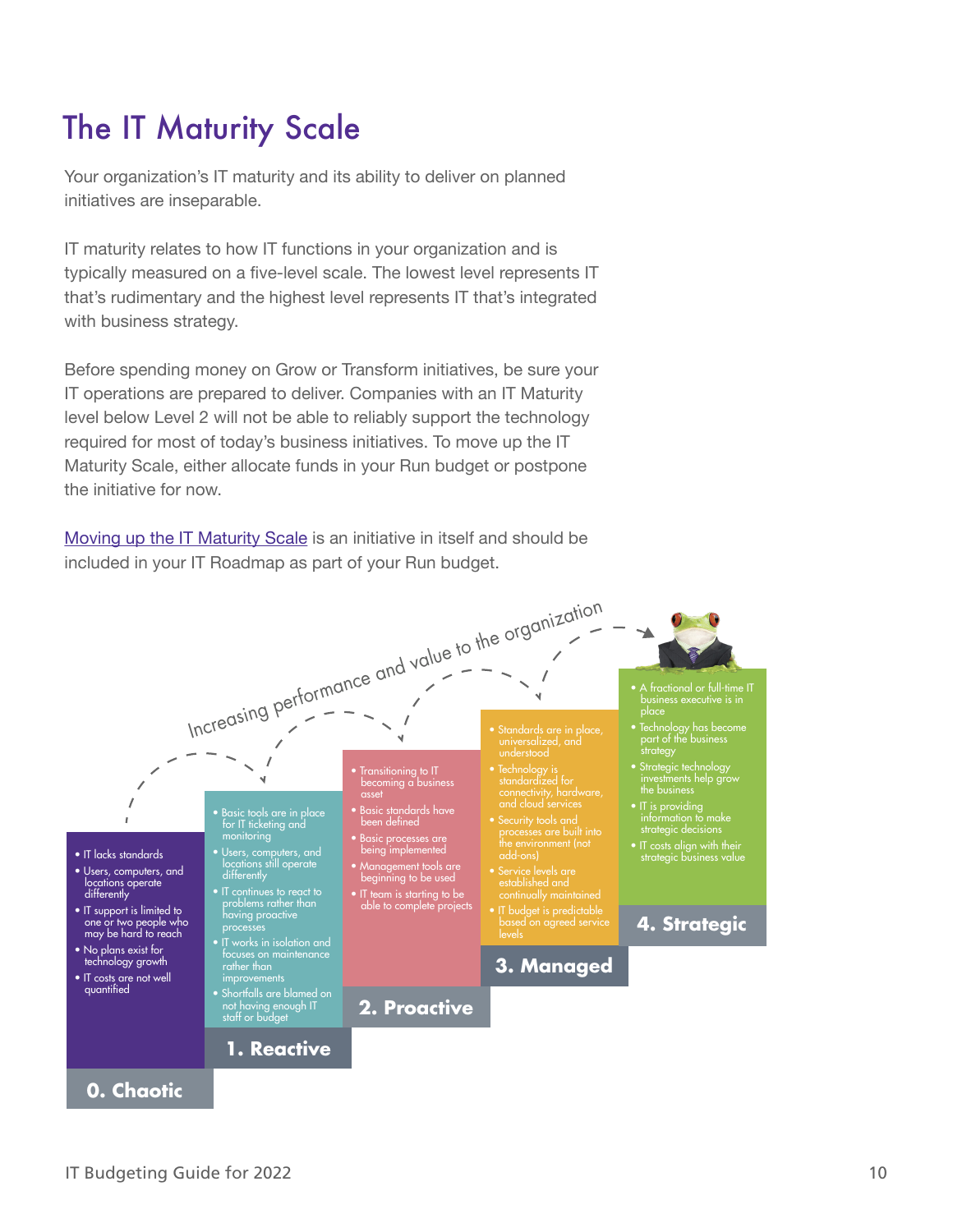## 2022 IT Spending Forecast

[Gartner reports](https://siliconangle.com/2021/07/14/gartner-sees-strong-bounceback-global-spending-led-cloud-devices/) technology spending in 2021 is up overall by 8.6% from 2020 after the expected pandemic slowdown. Cloud-related spending is driving most of the growth. While spending on device replenishment is expected to jump 14% this year then level off as companies catch up from last year, replenishment costs will likely stay at comparatively higher levels than in previous years.

IDC reports a 17.4% spending jump from 2020 on [Future of Work](https://www.idc.com/getdoc.jsp?containerId=prUS48040921)  [\(FoW\) technologies.](https://www.idc.com/getdoc.jsp?containerId=prUS48040921) Hardware has been the driver thus far, but software is projected to see an average growth rate of 21.3% above the 2020-2024 forecast period, which means the forecast has changed.

Meanwhile, global spending on [big data and business analytics](https://www.idc.com/getdoc.jsp?containerId=prUS48165721) is up and is expected to stay at around 12.8% annual growth through 2025. On the security side[, ransomware has spurred improvements,](https://www.idc.com/getdoc.jsp?containerId=prUS48159121) with companies that have transformed digitally experiencing fewer ransomware attacks than average.

You can see the projected worldwide trajectory of Information Communication Technology (ICT) spending for the next two years on the chart below. From an overview perspective, your organization should expect to spend more on technology overall each year and the largest budget increases will likely be allocated for new technologies.



### Worldwide ICT Spending 2018-2023 (\$Million, Constant Currency)

Source: [IDC - Global ICT Spending](https://www.idc.com/promo/global-ict-spending/forecast)

IT Budgeting Guide for 2022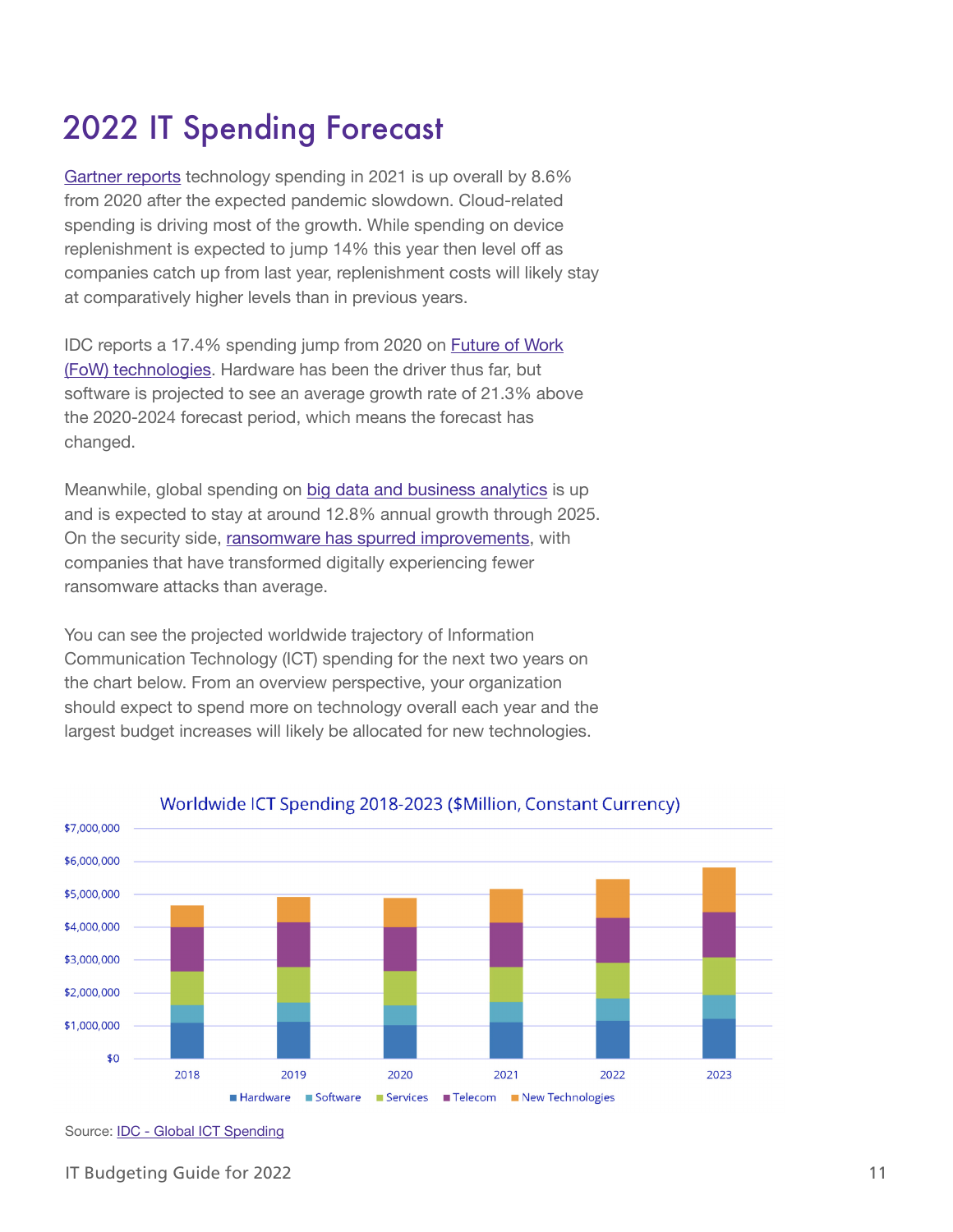## Three Major Budget Considerations for 2022

The three things that most impact your IT budget in the coming year are interconnected and focus on the same high-level goal recovering from your response to the pandemic.

While in crisis mode, companies made trade-offs, cut corners, and used whatever tools were handy and available. The decisions made good business sense. Now what makes good business sense is moving from crisis mode to clean-up mode. This involves budgeting for WFA or hybrid-work expenses, cybersecurity improvements (including cloud security), and technology issues that need to be fixed. All of these expenses fall within your Run budget.

Given the continuing uncertainty of the pandemic, shoring up the foundation of what keeps your company operational makes clean-up all the more important.

## **1. Work From Anywhere (WFA)**

Running more of your business in the cloud translates into additional expenses in your Run budget. The cost of ongoing collaboration tool subscriptions and what's needed to operate, secure, and manage them adds up. This is especially true if you use a lot of platforms or have a lot of users.

Running hybrid workplaces adds expense, too. They require a setup for each employee at each location — home and office — that includes a computing device, monitors, headset, and video camera. Many employees also need a tablet for mobility.

IT infrastructure that's spread out is also more complex. While adding automation wherever possible creates value and efficiency, managing WFA-related sprawl requires technical expertise in addition to more funding. If your staff needs to [stay in compliance,](https://leapfrogservices.com/how-to-stay-in-compliance-when-employees-work-from-home-or-from-anywhere/) that adds another set of issues and expenses. Your IT operations team needs to configure all WFA devices properly, review access logs frequently, and monitor VPNs. Using [Multi-Factor Authentication \(](https://leapfrogservices.com/mfa-during-coronavirus-8-ways-to-be-more-secure/)MFA) is imperative.

**While in crisis mode, companies made trade-offs, cut corners, and used whatever tools were handy and available. The decisions made good business sense. Now what makes good business sense is moving from crisis mode to clean-up mode.**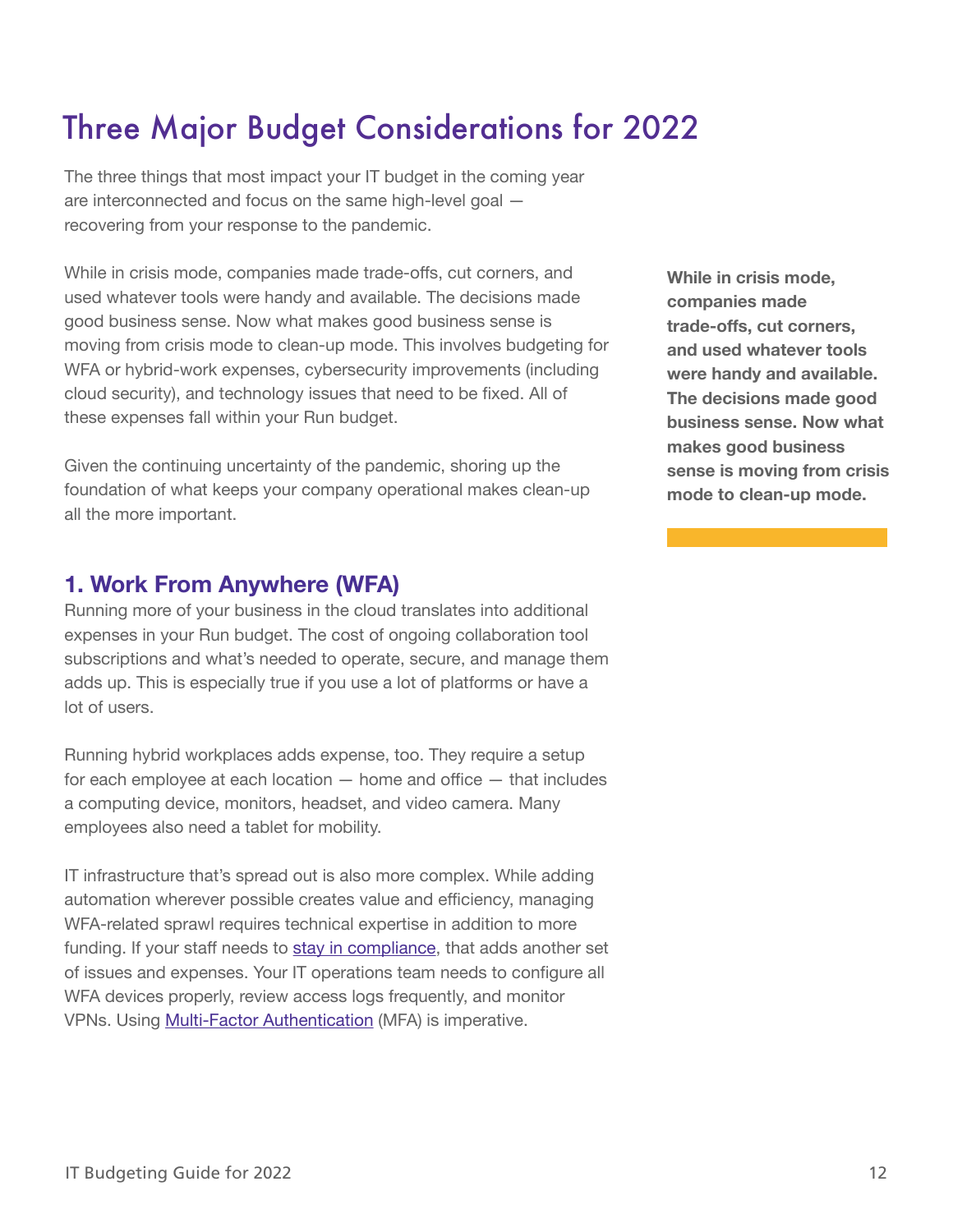## **Costs related to high-performing WFA that drives business value can include:**

- Collaboration tools and licenses
- Secure access
- Communications platforms like Voice over Internet Protocol (VoIP)
- Endpoint management
- Processes and integration
- Network management
- Power management

If you're looking to move additional operations to the cloud in 2022, be sure to include the cost of integrating and managing new services to keep productivity flowing — and plan appropriately so you don't incur technical debt while migrating. Cloud assets and computing, whether related to WFA or not, also need to be secure because everything's connected.

## **2. Cybersecurity**

Nothing will hijack your IT budget faster than a major breach or attack. While cybersecurity has always been important, the quick shift to the cloud during the pandemic has left a lot of companies with significant vulnerabilities. Cybercriminals feed on this and are now compromising cloud assets more often than on-premises assets (cloud-based email servers are the top target of choice).

There are plenty of newsworthy examples of how cybercriminals are getting more strategic, sophisticated, and greedy. Tactics include inserting malicious code in software used by thousands of companies or using ransomware to not only go after a specific company but that company's customers as well.

## **Here are some data points you can consider during your budget meetings:**

- In 2020, ransomware demands averaged \$4.8 million and payments went up 171[% \(Palo Alto Network/Crypsis](https://unit42.paloaltonetworks.com/ransomware-threat-report-highlights/))
- The average downtime a company experiences after a ransomware attack is 21 days ([Coveware](https://www.coveware.com/blog/ransomware-marketplace-report-q4-2020)) and downtime can cost nearly 50x the ransom demanded [\(Datto\)](https://www.businesswire.com/news/home/20201117005156/en/)
- Only 8% of companies that paid ransoms got all of their data back and 29% got half or less ([Sophos\)](https://www.sophos.com/en-us/press-office/press-releases/2021/04/ransomware-recovery-cost-reaches-nearly-dollar-2-million-more-than-doubling-in-a-year.aspx#%3A%7E%3Atext%3DOXFORD%2C%20U.K.%20%E2%80%93%20April%2027%2C%2Cfrom%20%24761%2C106%20in%202020%20to)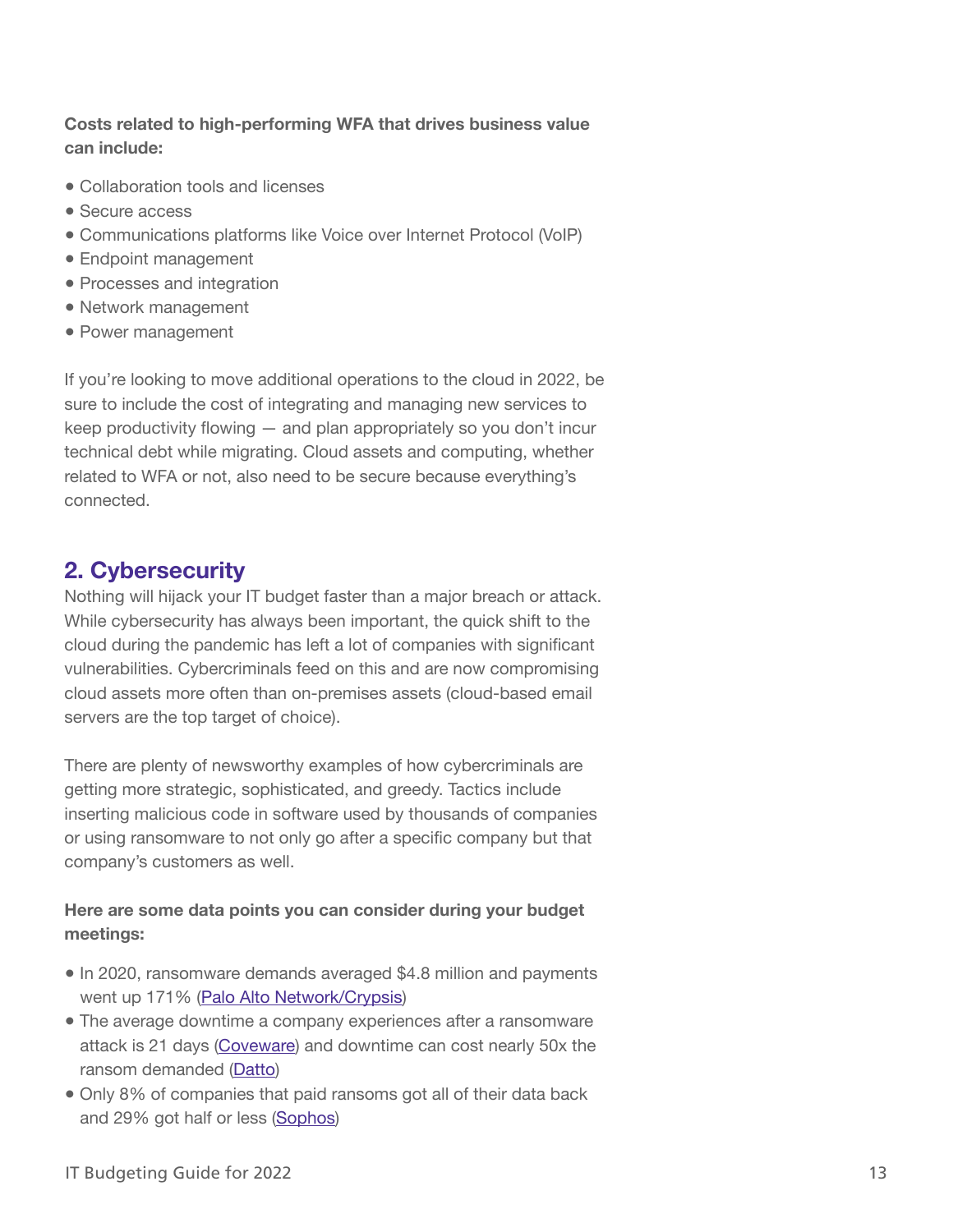- It takes an average of 280 days to identify a breach (Ponemon [Institute/IBM](https://www.ibm.com/account/reg/us-en/signup?formid=urx-46542))
- Cybercrime losses will continue to grow by 15% per year ([Cybersecurity Ventures](https://cybersecurityventures.com/hackerpocalypse-cybercrime-report-2016/))

For a comprehensive look at data breaches specifically, the annual report from Verizon is the gold standard. Th[e 2021 Data Breach](https://www.verizon.com/business/resources/reports/dbir/)  [Investigations Report](https://www.verizon.com/business/resources/reports/dbir/) analyzes 5,250 confirmed breaches.

How much more do you need to budget for cybersecurity in 2022? Hisco[x reports](https://www.hiscox.co.uk/cyberreadiness) businesses are spending 63% more than they were in 2019. Securing WFA devices and platforms account for part of the increased spending but accelerated digital transformation, staying in compliance, implementing zero-trust security models, and qualifying for cyber insurance (which is now harder to get and more expensive) all need to be funded to ensure business continuity.

**"As the number of companies switching business-critical functions to the cloud increases, the potential threat to their operations may become more pronounced, as malicious actors look to exploit human vulnerabilities and leverage an increased dependency on digital infrastructures" ~ Tami Erwin, CEO, Verizon [Business, Verizon 2021](https://www.verizon.com/business/resources/reports/dbir/)  Data Breach Report**

## **Prioritize Likely and Disruptive Risks**

The best way to fund your top security priorities is to triage your list, which is probably pretty long. Decide what to treat in the next 12 months, looking at what's most likely to happen using current attack and breach data from reports and studies and which events will have the most disruptive impact on your business. For example, shoring up employee home networks may not be as good an investment as integrated network and cloud security.

## **3. Technical Debt**

Technical debt has become such a common and problematic issue that there are international conferences on how to manage it. And 2020 only exacerbated the problem.

Technical debt is the work it will take to correct technologies that are operating in your environment production that were either rushed into production or have been back-burnered. The cost of technical debt can make running operations much more expensive. Yet, every organization has some technical debt because it accumulates monthly.

During the pandemic, there was a rush to get employees productive with WFA so a lot of things were put on the back burner. Additionally, the frequency of needed updates (like patches and updates) has doubled, tripled, or more.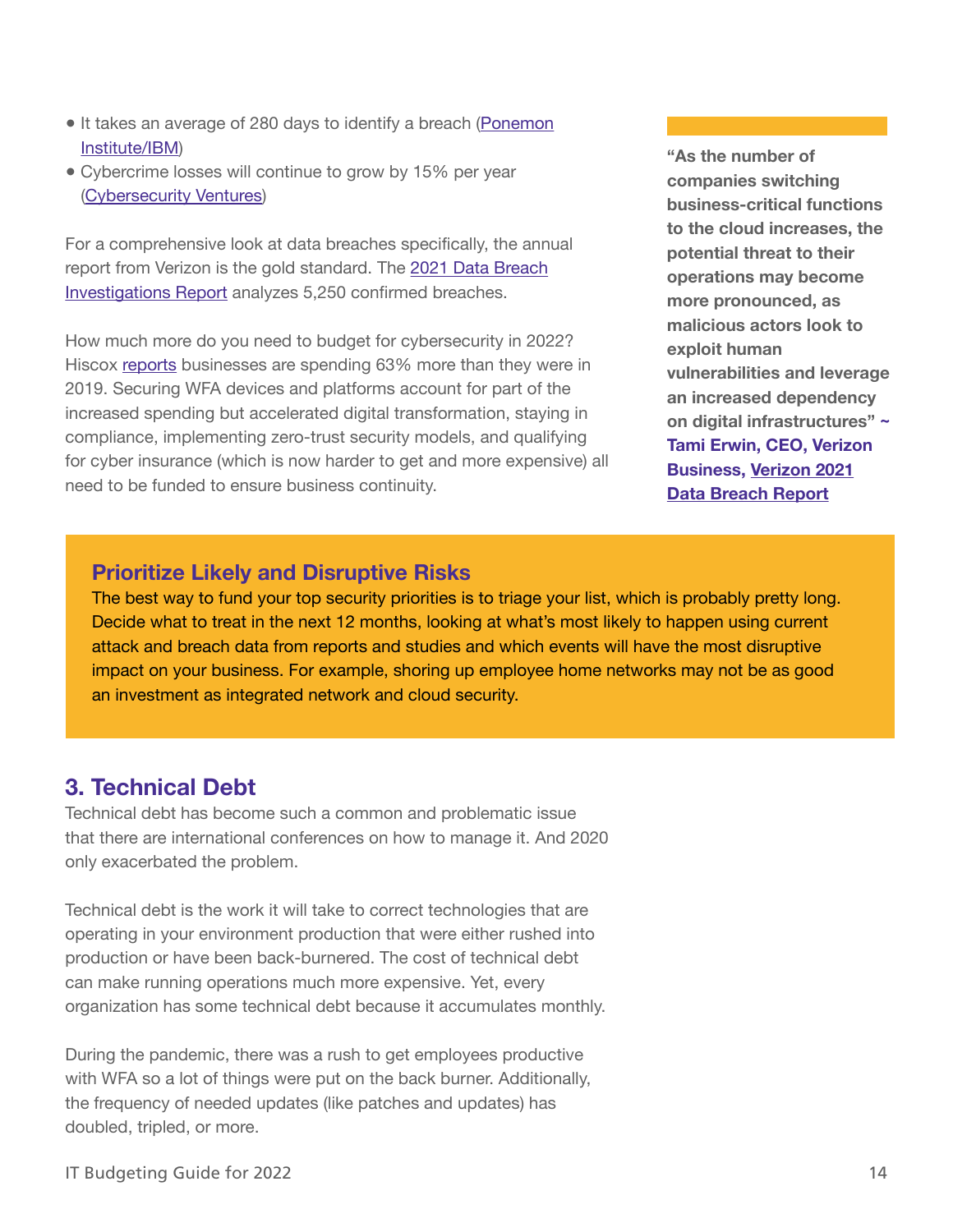#### **Activities that pay technical debt can include:**

- Software updates and bug fixes
- Standardization
- Asset replacement
- Process documentation
- Infrastructure hardening
- End-of-life migrations

Having too much technical debt crushes productivity, can put your business at risk, and gets worse (and more expensive) the more you incur. Companies with significant technical debt are now even further behind. Budgeting in 2022 to correct past shortcuts is instrumental to having a resilient, agile environment that supports your Run, Growth, and Transform goals.

Your IT team determines how much debt you have, which debt should be paid in 2022, and what it will cost to make the corrections so you can include it in your Run budget. If your team is unsure about the amount of technical debt you owe now and will owe in 2022, get a third-party assessment.

**"A majority (69%) of IT leaders say technical debt poses a fundamental limit on their ability to innovate, along with 61% saying it drags on their company's performance and 64% agreeing it will continue to have a major impact in the [future." ~ OutSystems, The](https://www.outsystems.com/1/growing-threat-technical-debt/)  Growing Threat of Technical Debt**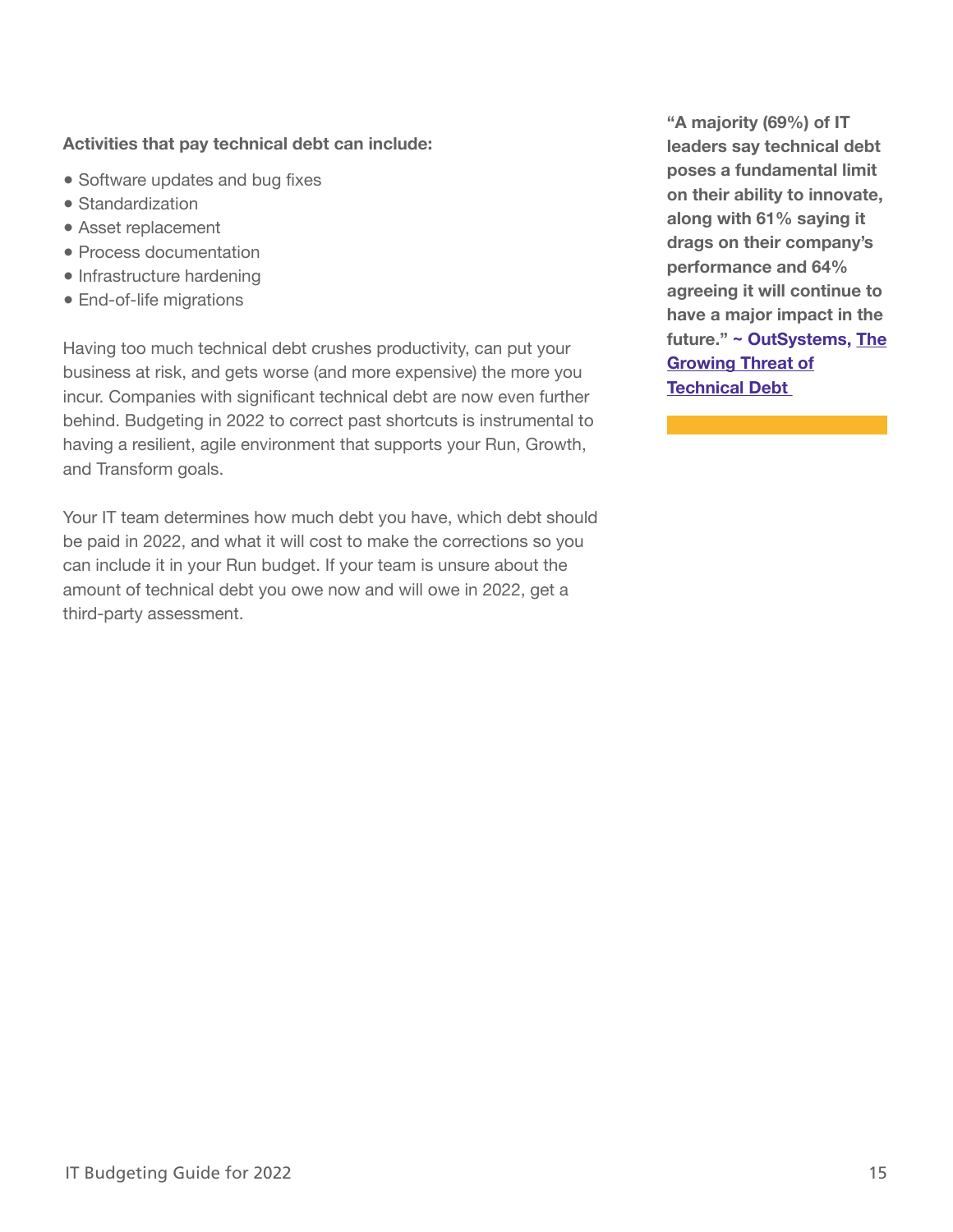## Steps for a Successful IT Budgeting Process: Who, What, When, How

There are many ways to approach developing an IT budget  $-$  each organization has its own. Leapfrog has seen the IT budgeting process work best when it's completed in a way that enables IT to design upcoming solutions so they integrate with existing technology and the other planned initiatives and projects.

**This is the approach we recommend:** 

### **WHEN should you start?**

**Schedule planning activities to begin three to six months before the budget is due.** Don't start too early because things may change; but don't wait too long either or you may end up with a budget that doesn't meet your needs because you didn't have time to prepare. Each participant should loop in the IT department as early as possible to discuss potential technology needs but should not expect specific pricing until later in the process.

## **WHO should participate?**

## **Each person with budget authority should be involved in the IT budget planning team.** Different departments will have different levels of IT needs. Your human resources, finance, and sales departments, for example, may have fewer new IT needs for 2022 than your marketing and IT departments.

Your risk assessment steering committee should also participate.

## **HOW should each participant prepare? People with budget authority should:**

- Review the IT roadmap
- Assess whether their existing set of tools and resources are adequate for 2022
- Consult with the IT department for feedback on planned projects and initiatives that need to be supported by technology
- Determine initiative start and end dates
- **Prepare a report for the team on projects and initiatives**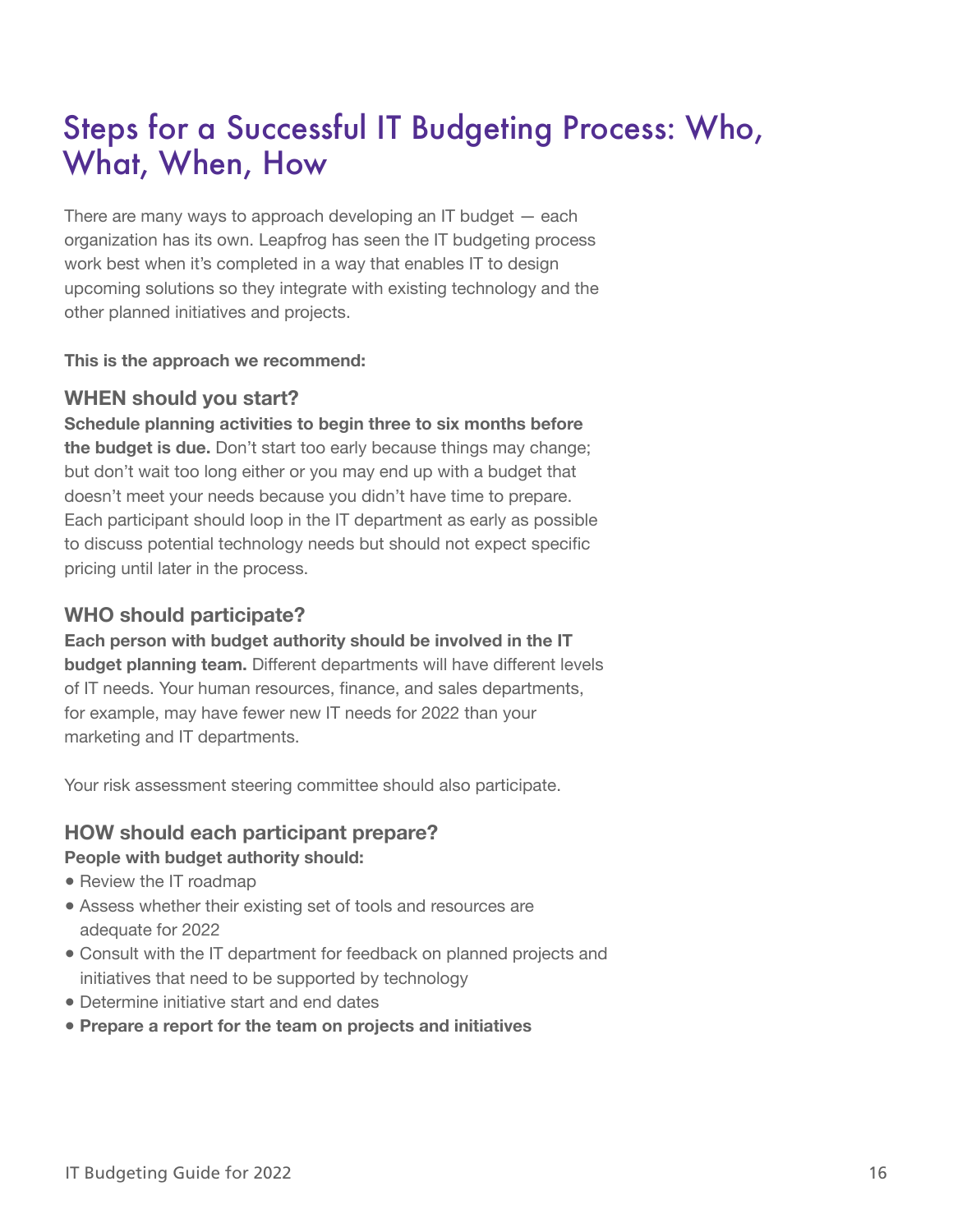#### **People on your risk assessment steering committee should:**

- Discuss the risk assessment findings
- Confirm they agree with the findings
- Create or solicit solutions to address the risks
- Prepare a report on proposed solutions to address top risks in 2022

**HOW should budget deliberations take place?**

**Have a hands-on IT/business strategic alignment session.** Your planning team, key department heads, a c-level executive, and your managed IT service provider should convene to review each participant's assessments and needs. This is the time for feedback, refinement, and creating a clear plan for 2022. The IT department should be ready to translate the needs into specific technical requirements and offer insight into ballpark pricing during the alignment session, then move forward with getting firm budget numbers after the session.

For 2022, also discuss potential variables in the budget based on how long the pandemic may play out. Returning to the office, travel, and face-to-face meetings may be delayed, for example.

**HOW should the IT department gather accurate pricing?**

**Costing out your 2022 IT budget requires research and expertise — and patience.** Accurate pricing is rarely available online and unless you're actively buying, salespeople with whom you don't have an established relationship may not prioritize your information requests.

It also can be tempting to let salespeople or Value-Added Resellers (VARs) educate you on what certain items cost and then use those costs as your line items. It's more effective to ask a peer from another business or a Managed Service Provider (MSP) about true costs. They will tell you what it costs to implement and operate an IT initiative in addition to purchasing it. Hiring an experienced consultant to do the research is another good option.

Whichever approach you take, allow extra time to get accurate pricing this year and include all related costs in the budget.

**The IT department should be ready to translate the needs into specific technical requirements and offer insight into ballpark pricing during the alignment session, then move forward with getting firm budget numbers after the session.**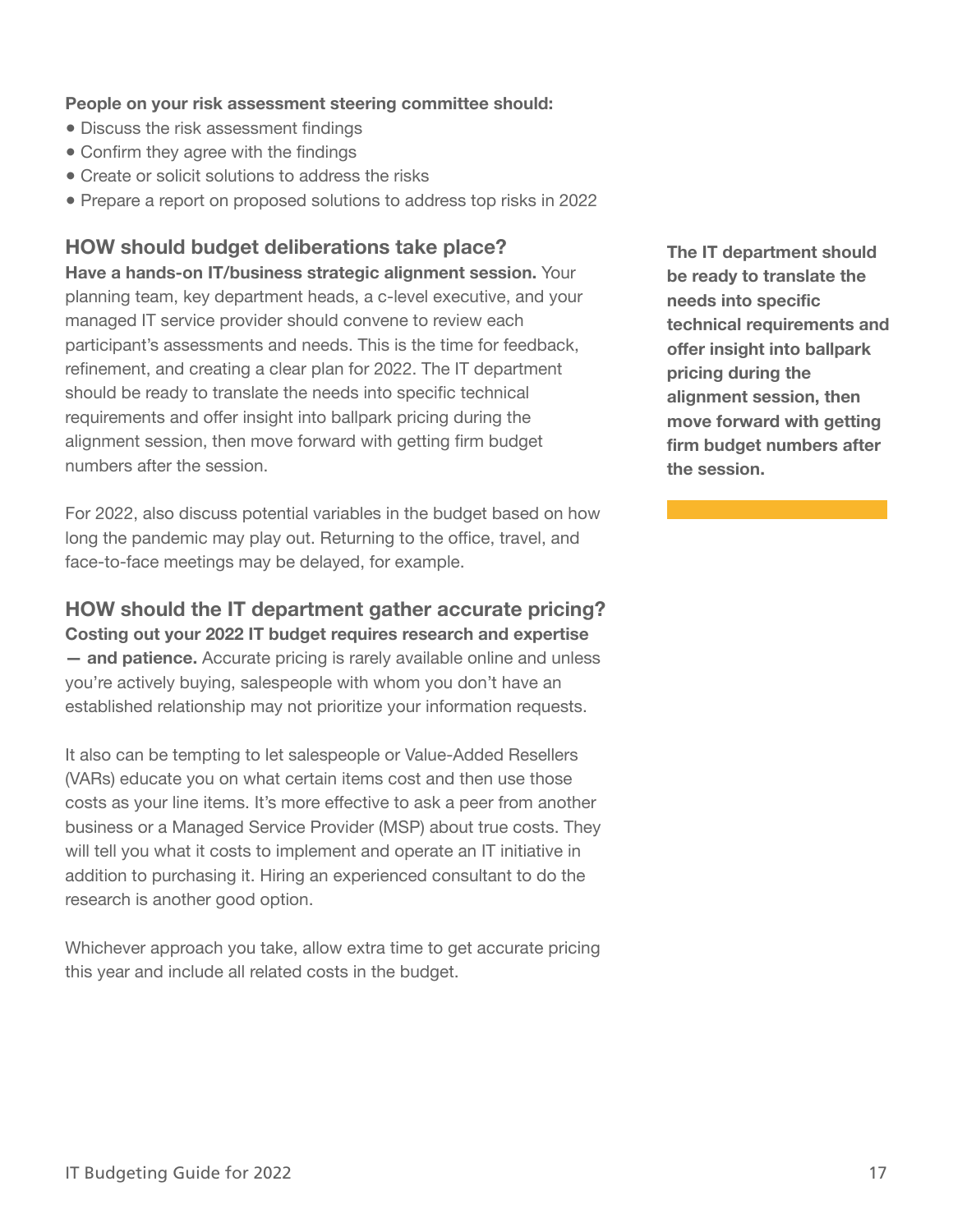## **Track IT Costs and Activities All Year**

#### **To streamline the budgeting process and produce more accurate line items:**

- Keep all IT expenses in a central location (i.e., SharePoint)
- Note details about any unplanned expenses
- Include contract dates and required vendor lead times
- Itemize new-hire IT-related costs sorted by department
- Document unexpected price changes and the reasons why

**WHAT should the final IT budget presentation look like? Once the IT team has finalized pricing, IT leadership presents the IT budget to your organization's decision-makers.** The budget is a proposal that begins with a written summary of the overall budget strategy, the Run, Grow, and Transform budget strategies, and each initiative within each budget. Include the cost, required resources, and associated risk and level of difficulty of each.

IT leadership can further help decision-makers evaluate the budget by noting which recommendations are critical and which are discretionary. Using a chart to visualize where dollars will be spent will help them see the big picture of the proposal, what's most important, and that their priorities are covered.

Don't be surprised if decision-makers want additional meetings to discuss the changes from last year and find ways to make initiatives more affordable. In Leapfrog's experience, about 50% of budgets are sent back for adjustments. We're seeing higher rates for 2022 budgets.

**In the end, this process results in an IT budget that's aligned with your IT roadmap and meets your organization's top priorities for 2022. To recap:**

- Start with the right participants at the right time
- Include a lot of communication about initiatives between participants and the IT team
- Have a robust IT/business strategic alignment session
- Allow ample time for IT to collect complete and accurate pricing
- Present a budget that explains IT priorities and how they're linked to business priorities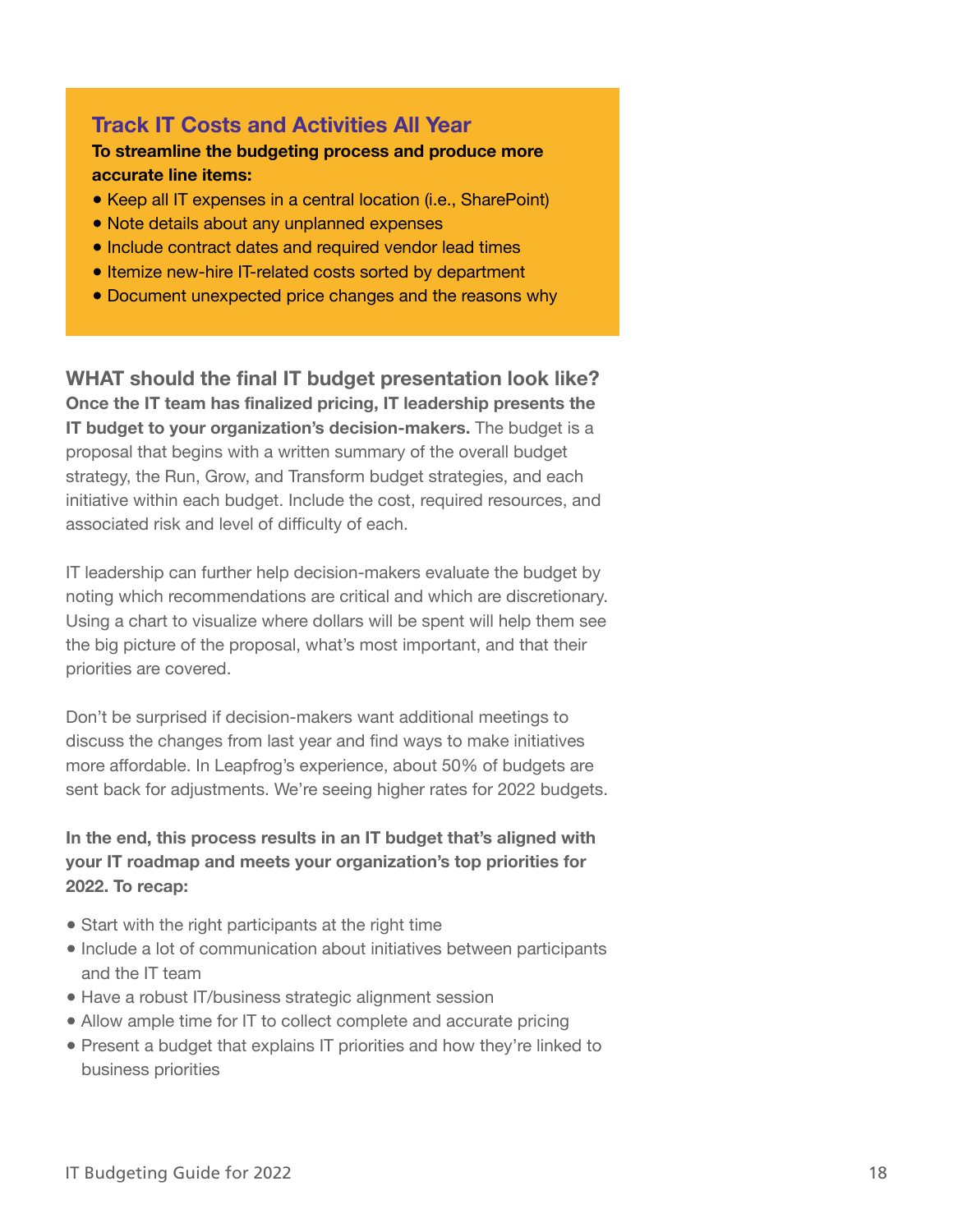## IT Talent: Roles and Responsibilities

The team responsible for delivering your IT is central to your business success. Skilled, capable talent provides a springboard for achieving your goals and limits problems ranging from minor setbacks and delays to the inability to move forward as planned.

For 2022, expect it to be challenging to find and retain full-time IT staff. Top talent is in demand (as always), many experts now prefer to freelance, and seasoned professionals have moved on or retired. [Cybersecurity, AI, and data analytics roles](https://www.cio.com/article/3279767/10-most-difficult-it-jobs-for-employers-to-fill.html) are the most difficult to fill.

Budget to solidify your internal staff and, when you need to hire, compare the cost of adding new staff to outsourcing options.

## **Budget to support internal IT staff and recruit new talent**

- Pay IT staff competitive salaries or higher
- Include performance-based bonuses to retain your most talented staff
- Provide continual training and offer continuing education opportunities
- Include the cost to cross-train to cover planned and unplanned staff absences
- Include turnover and growth costs advertising, proficiency testing, travel, signing bonuses, and training

## **Budget to outsource talent to fill gaps, streamline, and free up internal staff**

- Look to outside experts for the areas your internal staff has difficulty managing
- Bring in contractors for projects that require temporary capacity or expertise
- Offload responsibilities that don't require company-specific expertise (backups, DR, storage, data integrity, etc.)
- Consider remote end-user support options

Your IT outsourcing options range from freelancers, project managers, and consultants to companies that provide tech services, including Value-Added Resellers (VARs), VARs with Service, MSPs, MSP Partners, and Managed Security Service Providers (MSSPs). Some providers fit somewhere in between.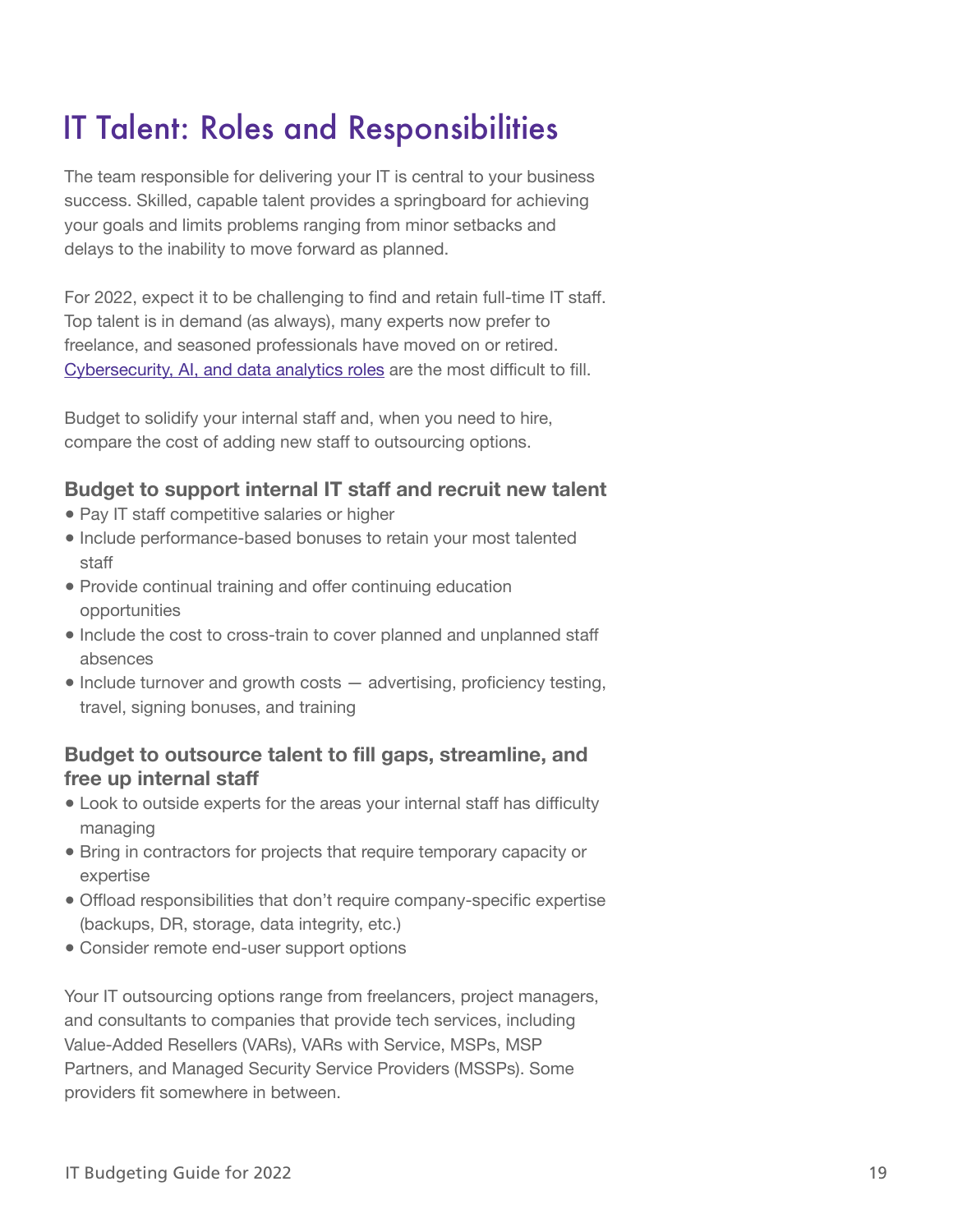The chart in this article can help you understand the differences between tech service providers and which might be the best fit for your company in 2022 based on your current state of IT operations.

The matrix below was designed to help clarify which IT personnel should be responsible for which IT activities. The recommended roles — Owner, Influencer, Operator, or Adviser — are presented in the matrix fields. Vendors do not appear on the matrix because they complete assignments from Operators. In general, it's best to assign responsibilities in a way that simplifies IT activities and budgeting and keeps everyone working within their areas of expertise.

| <b>TOP-LEVEL IT RESPONSIBILITIES</b> |                                |                                   |                                     |                                          |                                         |                                                         |  |
|--------------------------------------|--------------------------------|-----------------------------------|-------------------------------------|------------------------------------------|-----------------------------------------|---------------------------------------------------------|--|
|                                      |                                | Strategy                          | Design and<br><b>Standards</b>      | <b>Budget</b>                            | <b>Service</b><br><b>Delivery</b>       | <b>Risk</b><br><b>Management</b>                        |  |
|                                      | <b>Executive</b><br>Leadership | <b>INFLUENCER</b> and<br>OPERATOR | INFLUENCER and/or<br><b>ADVISER</b> | <b>OWNER</b>                             | <b>INFLUENCER</b> and<br><b>ADVISER</b> | <b>OWNER</b>                                            |  |
|                                      | <b>CIO</b>                     | <b>OWNER</b>                      | INFLUENCER and/or<br><b>ADVISER</b> | <b>INFLUENCER</b> and<br><b>OPERATOR</b> | <b>INFLUENCER</b> and<br><b>ADVISER</b> | OWNER                                                   |  |
|                                      | <b>Internal IT</b>             | ADVISER and/or<br>OPERATOR        | <b>OWNER</b>                        | INFLUENCER and/or<br><b>ADVISER</b>      | OWNER and/or<br><b>OPERATOR</b>         | <b>INFLUENCER,</b><br>ADVISER and/or<br><b>OPERATOR</b> |  |
|                                      | <b>IT Partner</b>              | ADVISER and/or<br><b>OPERATOR</b> | <b>OWNER</b>                        | INFLUENCER and/or<br><b>ADVISER</b>      | OWNER and/or<br><b>OPERATOR</b>         | <b>INFLUENCER,</b><br>ADVISER and/or<br><b>OPERATOR</b> |  |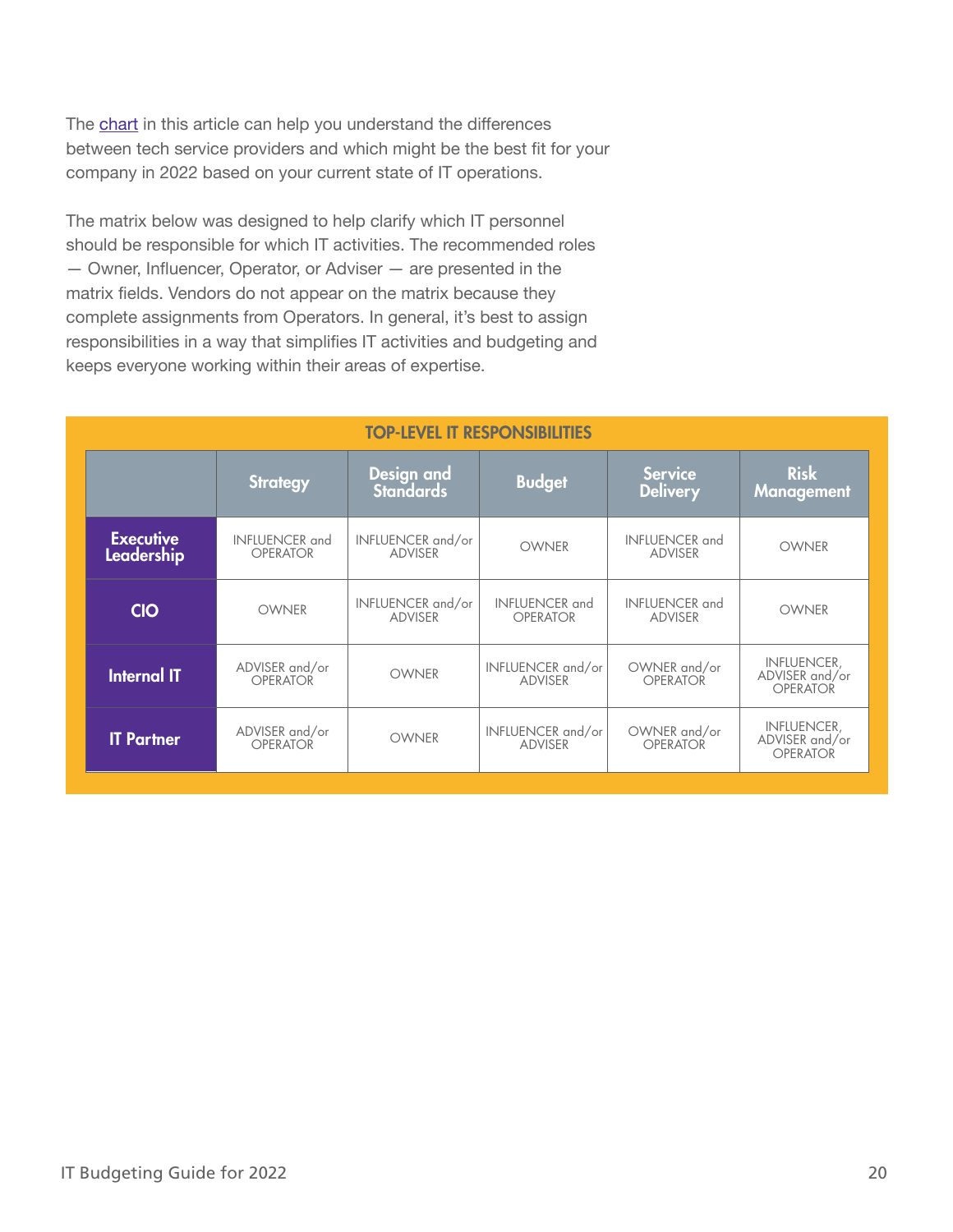## Common IT Budgeting Mistakes To Avoid

Over the past 23 years, Leapfrog has seen a lot of ways that clients can make mistakes when budgeting for IT. Below are the five most common mistakes and how to avoid them:

## **1. Using old quotes and expecting a fast turnaround for new quotes.**

Previously quoted fees for equipment and services will have changed, and it's not likely any estimates you find on the internet will be accurate. Getting an accurate quote takes longer in 2022 times — it can take weeks to get actionable quotes so allow plenty of time.

### **2. Not budgeting to address security risks.**

Disregarding the surge in cybersecurity attacks – especially those related to WFA and recent digital transformation initiatives – is an oversight that can set you back years if you experience a major event.

### **3. Not investigating the hidden costs of IT solutions.**

Include all related fees, charges, related work, and ongoing management required for any technology change or upgrade.

### **4. Ignoring the tech-talent shortage.**

Many qualified, experienced IT experts have retired and others have switched to freelancing to work remotely — they can be choosy about their clients and assignments. Expect your top IT talent to be headhunted so pay them what they're worth (maybe more) and budget for performance-based bonuses and turnover.

### **5. Not factoring in the cost of technical debt.**

As described above, technical debt is the cost you incur to undo solutions workarounds when it's time to upgrade your technology. Track your technical debt and budget for it so it doesn't pile up and hamstring productivity.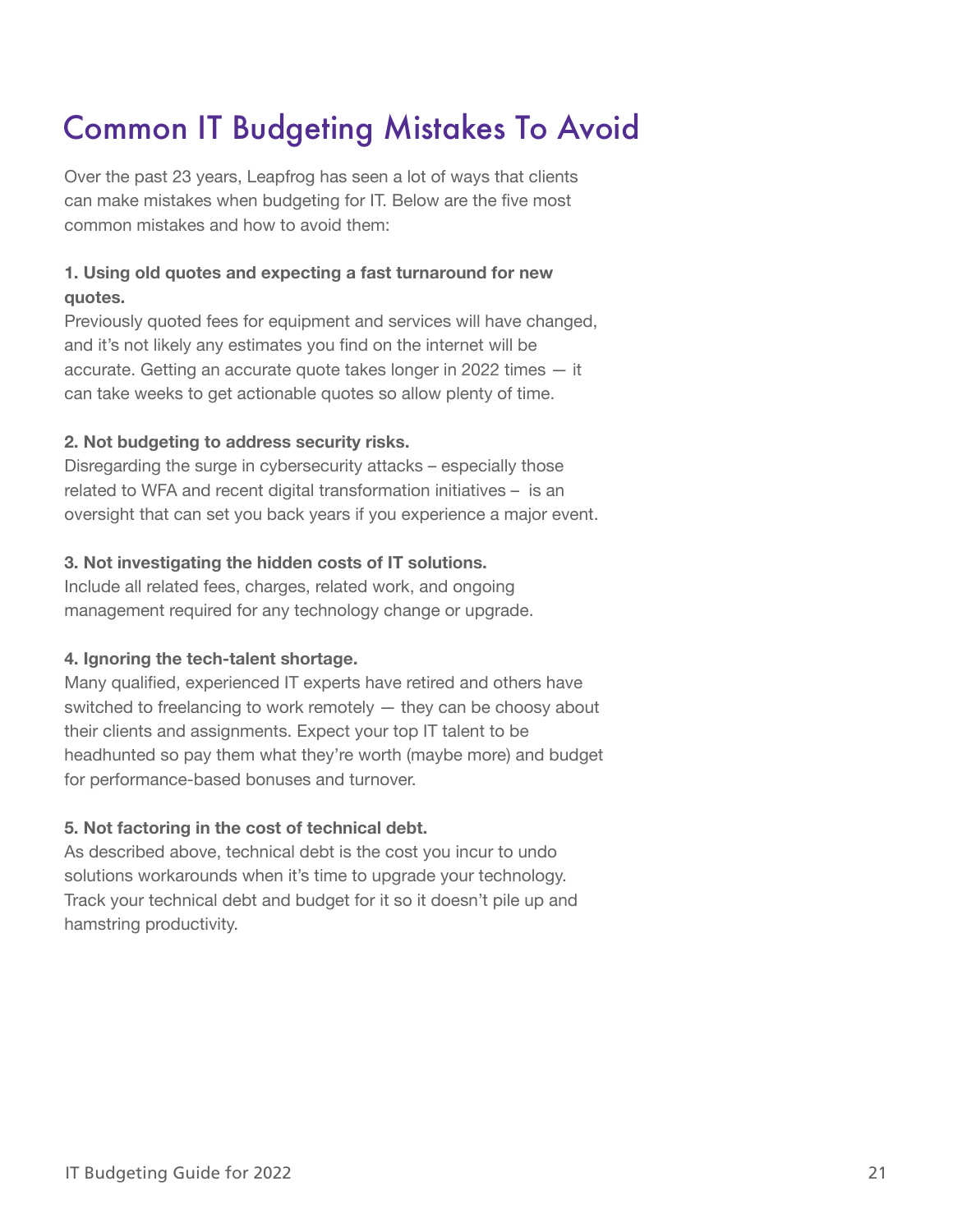## Suggestions for Leadership

## **CEOs and CFOs: 3 Suggestions for Direction**

## **1. Focus on your goals, not what others are spending on IT**

While surveys reveal norms, you know what's worth spending money on. Your IT spend should enable your business strategy. If you don't spend enough, you may be starving your productivity, security, and the ability to operate an IT environment that performs to the business standards you require. On the other hand, if you spend too much in a particular area, you could be wasting resources. The key to successful IT budgeting is knowing what's typical, then making adjustments based on your company's unique priorities in 2022.

### **2. Create separate budgets for Run, Grow, and Transform**

As discussed above, the technology strategies behind running, growing, and transforming your business are three different parts of your overall IT budget. Each needs to be judged and funded on its own merit.

### **3. Secure your business first**

The cyberattack threat level is off the charts and needs to be addressed by all companies. It's likely your ability to meet your strategic goals will be derailed if you suffer a major attack. Carefully consider the cost of managing your risk versus not managing it and look at 2022 as an investment year to get cybersecurity under control so you can properly manage it over the long term.

**"In calibrating technology spending, some organizations solely rely on industry benchmarks to assess if they are over- or under-spending and to allocate technology budgets. As lines between industries blur, these benchmarks should be used as guideposts, not gospel. Companies in the same industry can have vastly diverse business strategies and models, leading to very different investment profiles." ~ Khalid Kark, Jagjeet Gill, and Tim Smith for Deloitte [Insights, Maximizing the](https://www2.deloitte.com/xe/en/insights/focus/cio-insider-business-insights/impact-covid-19-technology-investments-budgets-spending.html)  impact of technology investments in the new normal**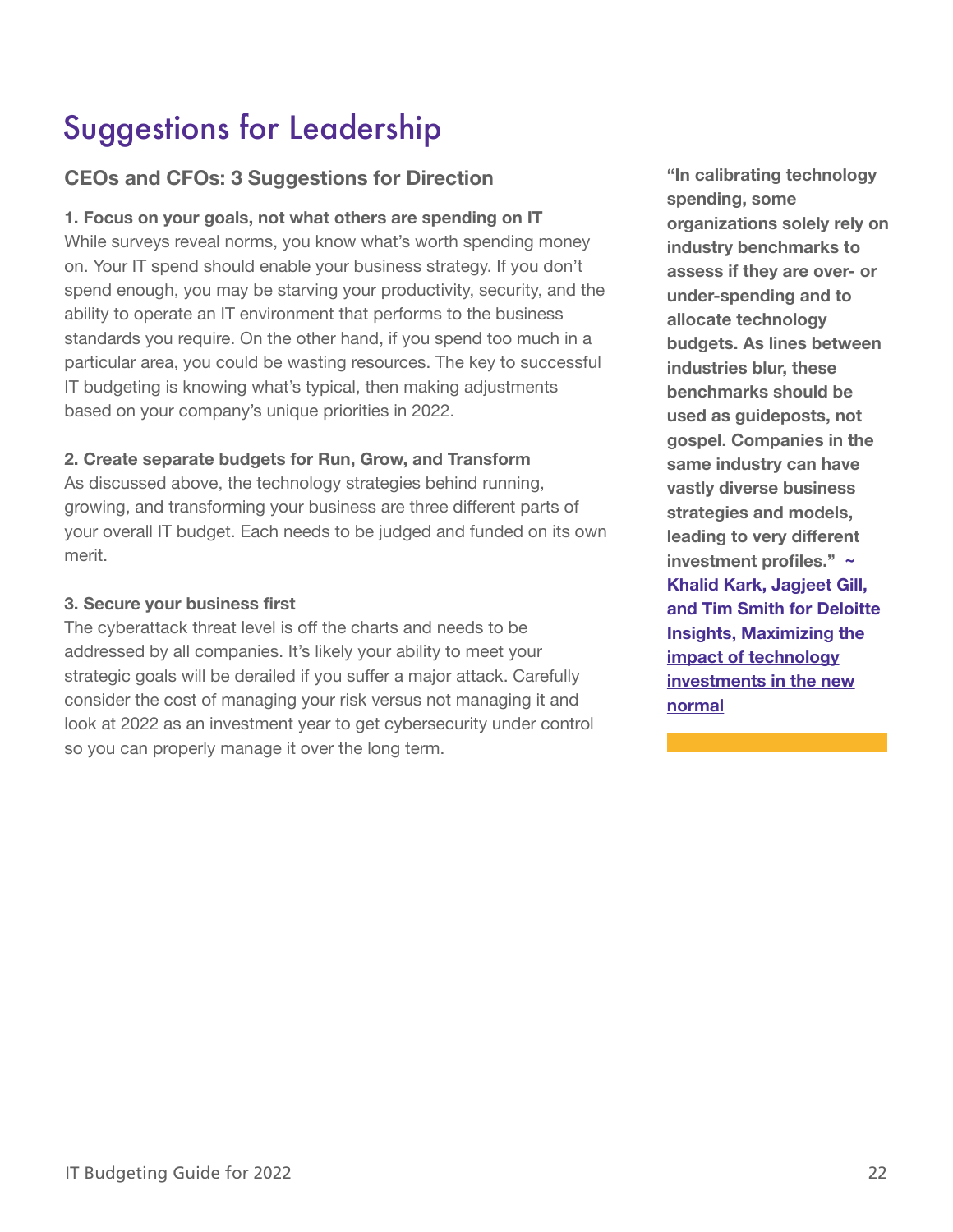## CIOs: 3 Suggestions for Getting Buy-in

### **1. Show you know your stuff**

To get the best response to your budget, CIOs need to think like CFOs. Have supporting information handy, including details about how your recommendations will impact business viability and profitability this year and for future years. Sometimes good ideas are not actualized because they may not have been presented from a financial perspective or include data that defend your choices.

### **2. Limit surprises**

This year, it's important to drop hints to leadership that the 2022 IT budget is different from previous years in which you proposed incremental budget increases — no one responds well to sticker shock. Let them know you're working on the budget and, while you don't have the final draft ready, the goal is to position the company for next year and the coming years. When you deliver the final draft, include forecasts that show why this budget is likely a one-off.

### **3. Use business language instead of technical jargon**

Your budget is a proposal. If it's difficult for a non-IT professional to understand, it also may be difficult to approve. Use graphics to represent big-picture budget concepts and charts that translate technical information into business results. Leapfrog has seen it's helpful to have an executive sponsor who supports your position to weigh in on why he or she supports your recommendations.

**"You need to build credible business cases tied directly to cost-out or cost-avoid scenarios if you want to be credible with your CFO."**

**~ Steve Bates, Principal, KPMG's CIO advisory practice, [CIO magazine.](http://view.ceros.com/idg/spring-issue/p/12)**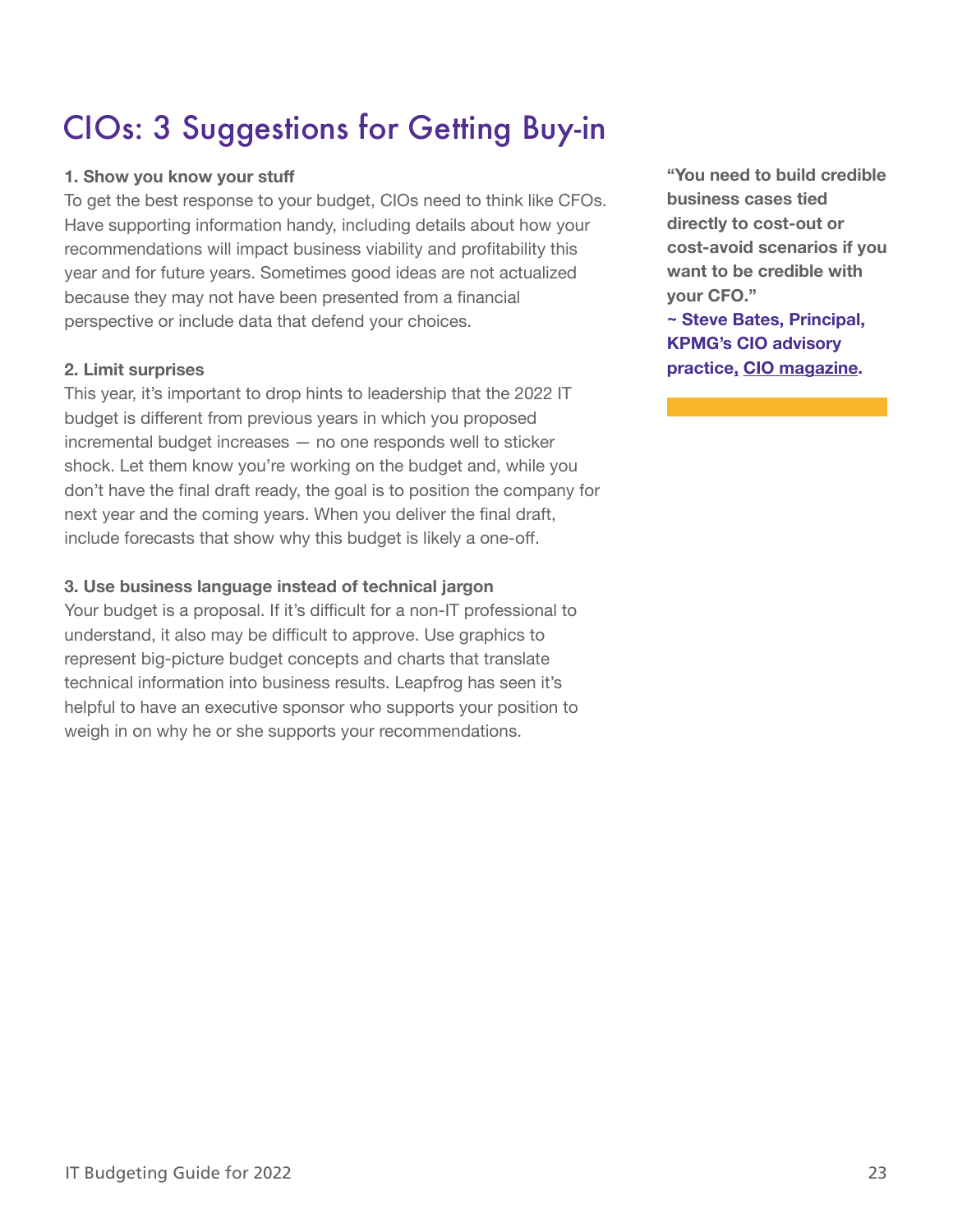## Hitting the Mark for 2022

This is undoubtedly a peculiar year for  $IT$  budgeting  $-$  it will be one-off for most companies. The pandemic has changed the way we do business and our budgets need to reflect the changes by funding what's needed to stay productive, secure, and on a track that enables growth and transformation.

Allocating more of your overall budget to IT in 2022, then likely returning to pre-pandemic incremental budget increases in 2023, will help set you up for the brightest future.

#### **Focus on:**

- Following a process that starts early, includes IT and anyone with budgeting authority, and uses your updated IT Roadmap as a guide
- Balancing your Run, Grow, and Transform budget allocations based on 2022 business priorities
- Accepting it now costs more to operate your IT environment
- Addressing WFA, cybersecurity, and technical debt to stabilize your IT foundation
- Avoid waste by learning from others' mistakes

Hitting the mark with your IT budgeting sets you up for continued resiliency, growth, and new opportunities. The right investments pay off.